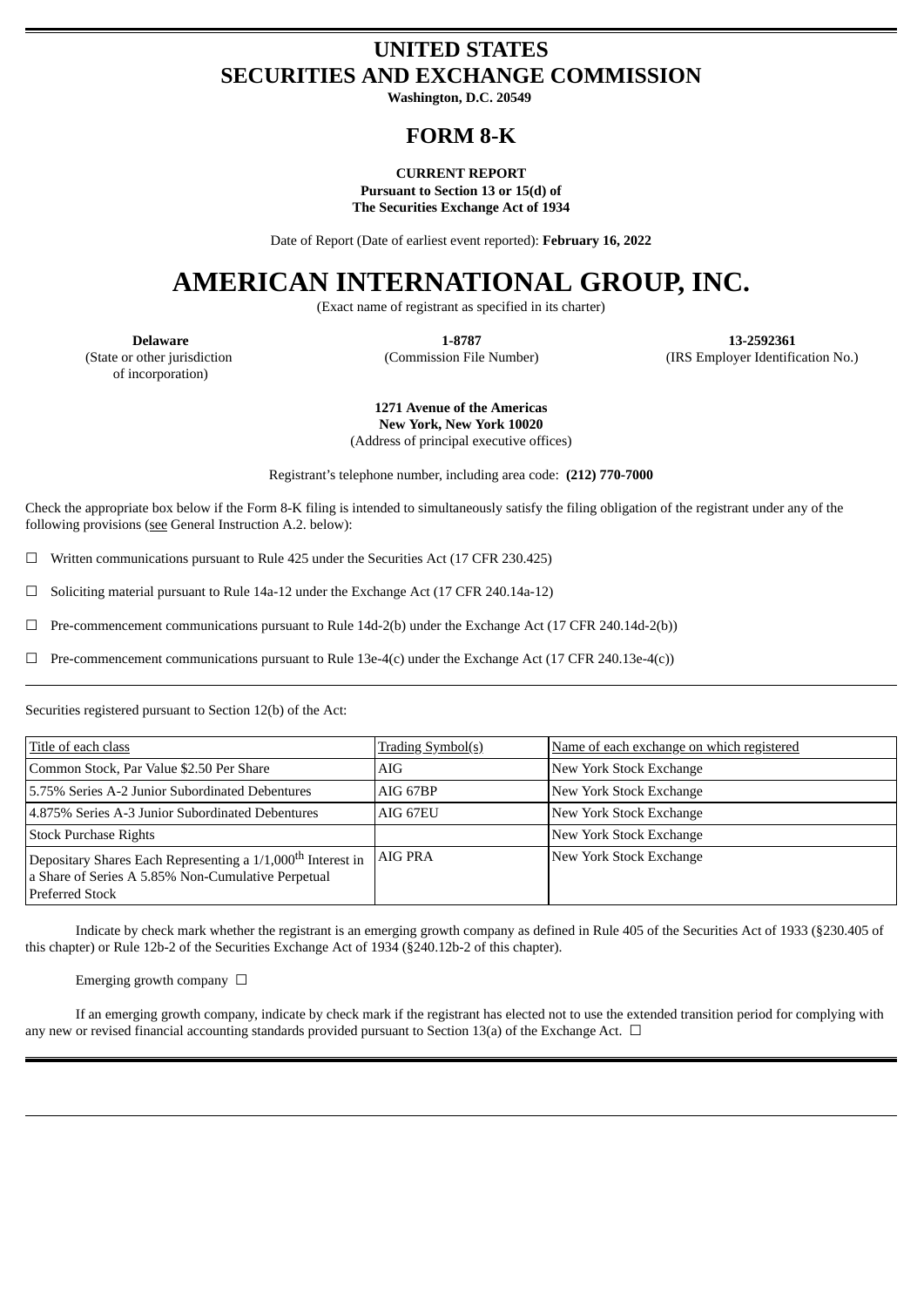#### **Section 2 - Financial Information**

#### **Item 2.02. Results of Operations and Financial Condition.**

On February 16, 2022, American International Group, Inc. (the "Company") issued a press release (the "Press Release") reporting its results for the quarter and year ended December 31, 2021. A copy of the Press Release is attached as Exhibit 99.1 to this Current Report on Form 8-K and is incorporated by reference herein.

#### **Section 8 - Other Events**

#### **Item 8.01. Other Events.**

The Company also announced in the Press Release that its Board of Directors has declared a cash dividend on its Common Stock of \$0.32 per share, and a cash dividend of \$365.625 per share on its Series A 5.85% Non-Cumulative Perpetual Preferred Stock, which is represented by depositary shares, each representing a 1/1,000th interest in a share of preferred stock, holders of which will receive \$0.365625 per depositary share. A copy of the Press Release is attached as Exhibit 99.1 to this Current Report on Form 8-K and is incorporated by reference herein.

#### **Section 9 - Financial Statements and Exhibits**

### **Item 9.01. Financial Statements and Exhibits.**

| (d)  | Exhibits.                                                                            |
|------|--------------------------------------------------------------------------------------|
| 99.1 | <u>Press release of American International Group, Inc., dated February 16, 2022.</u> |
| 104  | Cover Page Interactive Data File (embedded within the Inline XBRL document).         |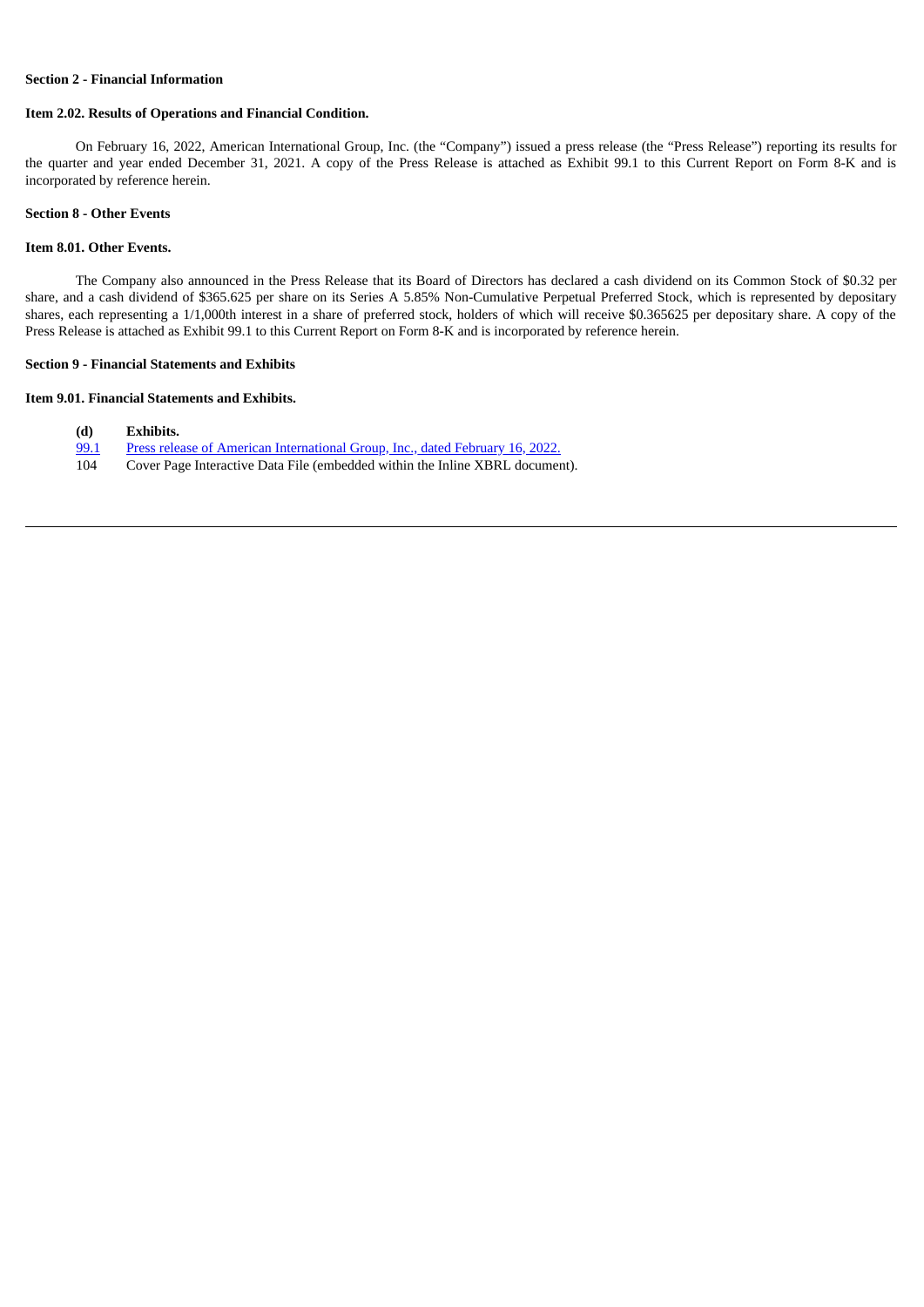## **EXHIBIT INDEX**

|      | <b>Exhibit No. Description</b>                                                |
|------|-------------------------------------------------------------------------------|
| 99.1 | Press release of American International Group, Inc., dated February 16, 2022. |
| 104  | Cover Page Interactive Data File (embedded within the Inline XBRL document).  |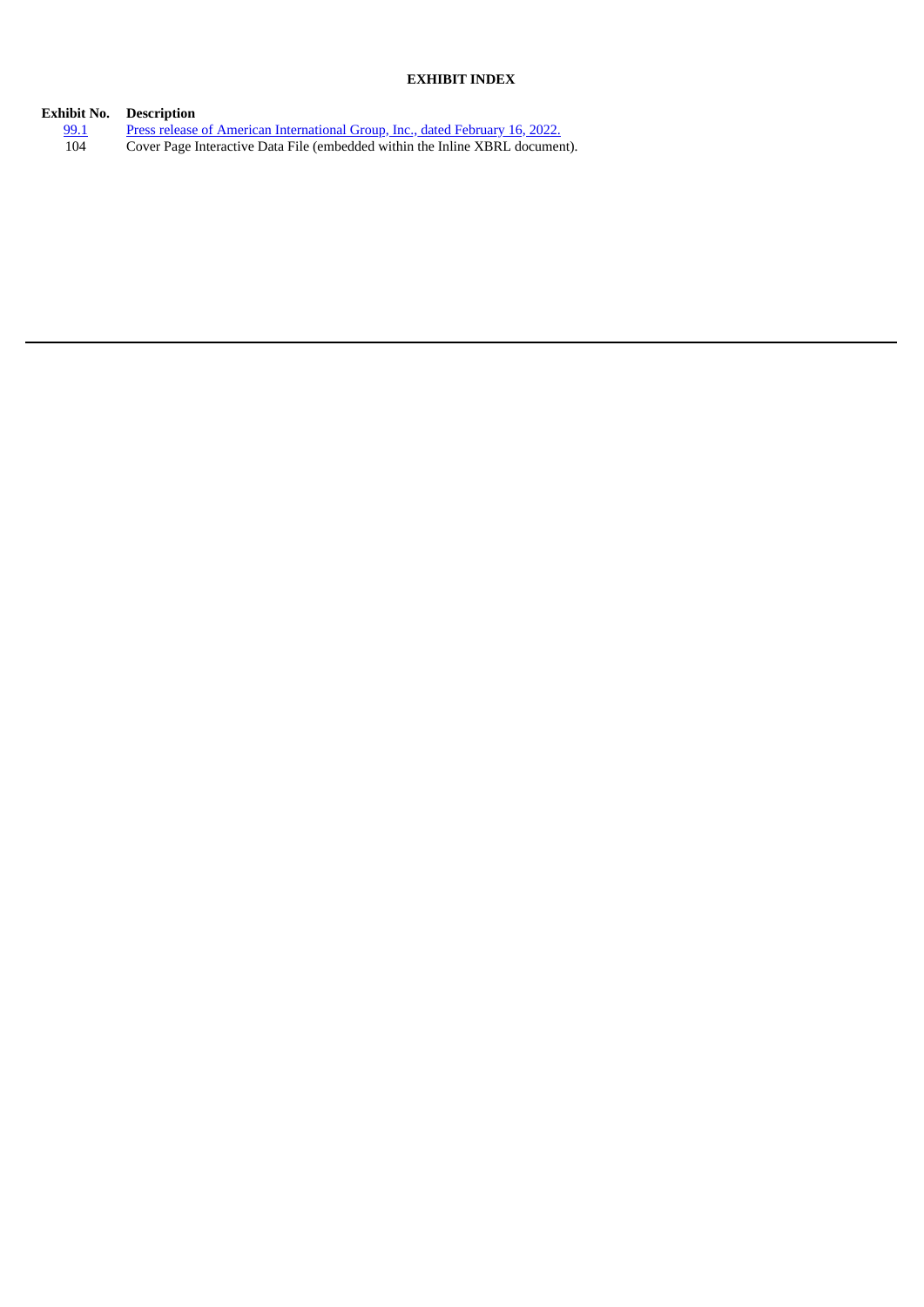### **SIGNATURES**

Pursuant to the requirements of the Securities Exchange Act of 1934, the registrant has duly caused this report to be signed on its behalf by the undersigned hereunto duly authorized.

## **AMERICAN INTERNATIONAL GROUP, INC.**

(Registrant)

Date: February 16, 2022 By: /s/ Ariel R. David

Name: Ariel R. David Title: Vice President and Deputy Corporate Secretary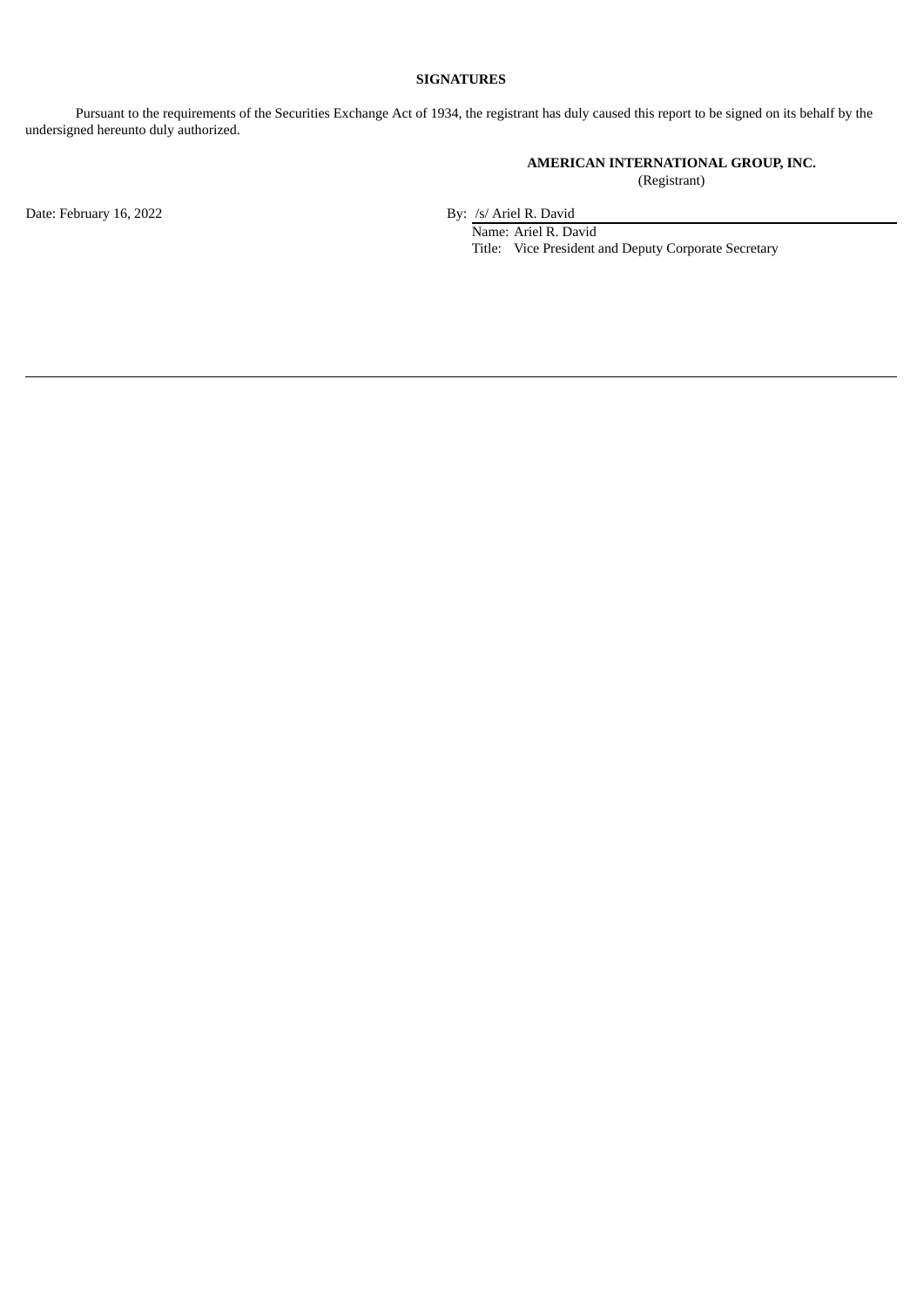<span id="page-4-0"></span>

**Press Release** www.aig.com

Contacts: Quentin McMillan (Investors): quentin.mcmillan@aig.com Claire Talcott (Media): claire.talcott@aig.com

## **AIG Reports Fourth Quarter and Full Year 2021 Results**

- v General Insurance net premiums written grew 7% in the fourth quarter of 2021 compared to the prior year quarter and 13% for the full year *driven by Global Commercial Lines growth of 13% in the fourth quarter and 18% for the full year*
- v General Insurance combined ratio in the fourth quarter of 2021 improved by 10.4 points from the prior year quarter to 92.4% and, on an as *adjusted\* basis, improved by 3.1 points to 89.8%*
- v Net income per diluted common share in the fourth quarter of 2021 was \$4.38, compared to a net loss per common share of \$0.07 in the prior year quarter, and adjusted after-tax income\* (AATI) per diluted common share was \$1.58, an increase of 68% from \$0.94 in the prior year quarter
- v *\$10.7 billion of AIG Parent liquidity at year end 2021*
- v Repurchased \$1 billion of AIG common stock and \$1 billion used towards debt reduction in the fourth quarter of 2021; for the full year, reduced debt by \$4 billion and returned \$3.7 billion to shareholders through \$2.6 billion of AIG common stock repurchases and \$1.1 billion of dividends
- y Book value and adjusted tangible book value\* per common share increased 5% and 23%, respectively, from the prior year; up 4% and 12%, *respectively, from September 30, 2021*

#### **FOURTH QUARTER NOTEWORTHY ITEMS**

- · General Insurance adjusted pre-tax income (APTI) of \$1.5 billion reflects strong underwriting results; the combined ratio was 92.4, a 10.4 point improvement from the prior year quarter primarily due to strong underwriting results across the portfolio, including lower catastrophe (CATs) losses, net of reinsurance.
- · Life and Retirement APTI of \$969 million reflects higher fee income, more than offset by lower net investment income and unfavorable mortality; Life and Retirement return on adjusted segment common equity\* for the fourth quarter was 13.7%, on an annualized basis.
- · Net income attributable to AIG common shareholders was \$3.7 billion, or \$4.38 per diluted common share, compared to a net loss of \$60 million, or \$0.07 per common share, in the prior year quarter.
- · AATI was \$1.3 billion, or \$1.58 per diluted common share, compared to \$827 million, or \$0.94 per diluted common share, in the prior year quarter due to strong underwriting performance in General Insurance.
- · Total debt and preferred stock to total capital was 24.6% at December 31, 2021 down from 26.1% at September 30, 2021.
- · As of December 31, 2021, book value per common share was \$79.97, an increase of 5% from December 31, 2020. Adjusted book value per common share\* was \$68.83, an increase of 21% from December 31, 2020. Adjusted tangible book value per share was \$62.82, an increase of 23% from December 31, 2020.
- · Return on common equity (ROCE) and Adjusted ROCE\* were 23.0% and 9.9%, respectively, on an annualized basis for the fourth quarter of 2021.

*\* Refers to financial measure not calculated in accordance with generally accepted accounting principles (non-GAAP); definitions of non-GAAP measures and reconciliations to their closest GAAP measures can be found in this news release under the heading Comment on Regulation G and Non-GAAP Financial Measures.*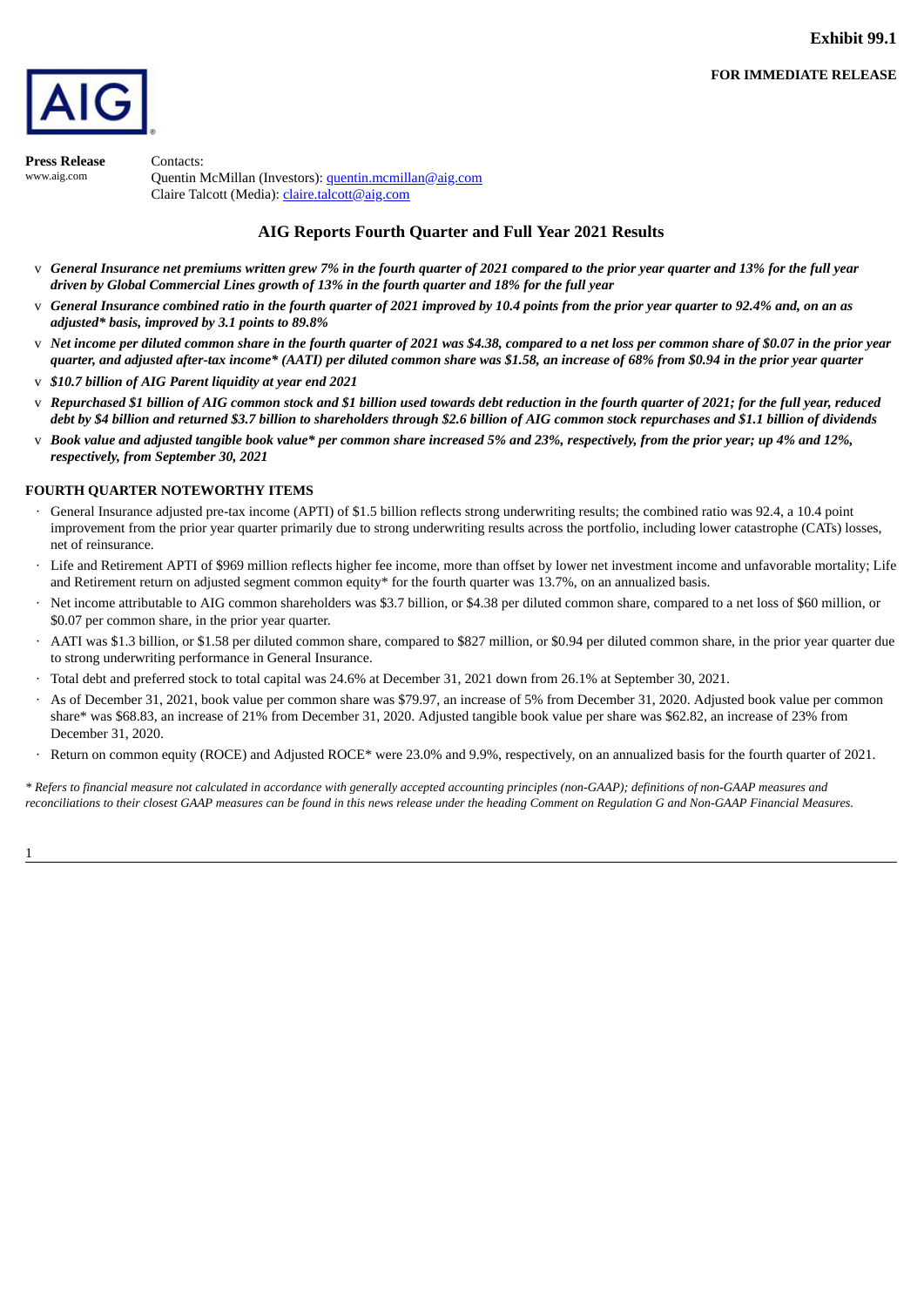

NEW YORK, February 16, 2022 – American International Group, Inc. (NYSE: AIG) today reported financial results for the fourth quarter and full year ended December 31, 2021.

AIG Chairman & CEO Peter Zaffino said: "In the fourth quarter and full year 2021, AIG delivered outstanding financial results with General Insurance continuing to produce improved underwriting profitability through excellent top line growth and vastly reduced volatility due to gross limit reductions and the strategic use of reinsurance, and Life and Retirement again making a meaningful contribution to our overall results. We ended the year with parent liquidity of \$10.7 billion.

"The quality of these outcomes is due to our global colleagues' hard work, dedication and commitment to excellence in everything we do.

"General Insurance succeeded in producing more consistent underwriting results while achieving 13% net premiums written growth for the full year with 18% growth in Commercial Lines. The business reported an underwriting profit for full year 2021 and for every quarter of the year, due to disciplined execution and volatility reduction in an environment of ever-increasing natural catastrophe risk. The accident year combined ratio, as adjusted, in the fourth quarter was 89.8%. For the full year, the accident year combined ratio, as adjusted, was 91.0%, driven by Global Commercial, which was 89.1%.

"Life and Retirement delivered another solid quarter due to its diversified business, increased annuity sales and the favorable impact of equity markets on both the investment portfolio and fee income. APTI increased 10.8% in the full year and return on adjusted segment common equity remained strong at 14.2%.

"Since announcing our intent to separate Life and Retirement from AIG, we have made significant progress in preparing the business to be an independent, standalone company, including closing on the sale of a 9.9% equity stake to Blackstone in November 2021.

"Over the course of 2021, we reduced debt and preferred stock leverage by 380 basis points to 24.6% by repurchasing \$4 billion of debt, and we returned \$3.7 billion to shareholders through common stock repurchases and dividends.

"AIG entered 2022 better, stronger, and well positioned to continue to deliver value to all stakeholders as we continue our journey to be a top performing company."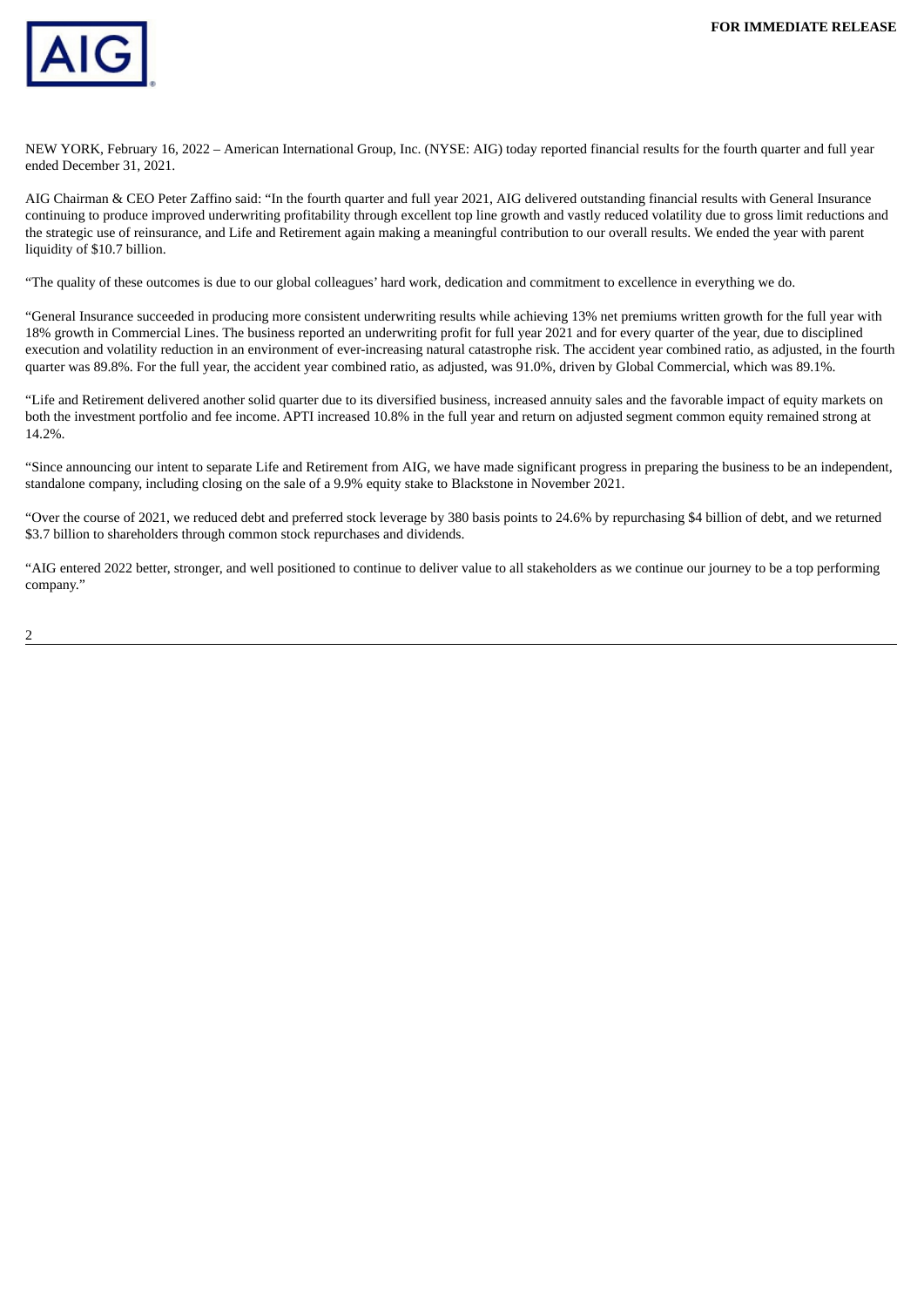

For the full year of 2021, pre-tax income from continuing operations was \$12.1 billion compared to a pre-tax loss from continuing operations of \$7.3 billion in the prior year. Full year 2021 net income attributable to AIG common shareholders was \$9.4 billion, or \$10.82 per diluted common share, compared to a net loss of \$6.0 billion, or \$6.88 per common share, in the prior year. The increase was primarily due to overall strong General Insurance underwriting results, including lower CATs, higher net investment income, particularly within the alternative investments portfolio, net realized gains in the current year compared to net realized losses in the prior year and gains on divestitures in the current year compared to losses in the prior year. These pre-tax increases were partially offset by higher income tax expense primarily due to higher income from operations.

AATI was \$4.4 billion, or \$5.12 per diluted common share, for the full year of 2021 compared to \$2.2 billion, or \$2.52 per diluted common share, in the prior year. The increase was primarily due to higher net investment income and strong General Insurance underwriting results.

For the fourth quarter of 2021, pre-tax income from continuing operations was \$5.0 billion compared to a pre-tax loss from continuing operations of \$558 million in the prior year quarter. Fourth quarter of 2021 net income attributable to AIG common shareholders was \$3.7 billion, or \$4.38 per diluted common share, compared to a net loss of \$60 million, or \$0.07 per common share, in the prior year quarter. The increase was primarily due to overall strong General Insurance underwriting results, including lower CATs, net realized gains in the current year compared to net realized losses in the prior year and gains on divestitures in the current year. These pre-tax increases were partially offset by higher income tax expense primarily due to higher income from operations.

AATI was \$1.3 billion, or \$1.58 per diluted common share, for the fourth quarter of 2021 compared to \$827 million, or \$0.94 per diluted common share, in the prior year quarter. The increase was primarily due to strong General Insurance underwriting results.

Total consolidated net investment income for the fourth quarter of 2021 was \$3.6 billion, down 10% from \$4.0 billion in the prior year quarter primarily due to lower returns from fair value option equity and fixed income securities, partially offset by strong income on alternative investments principally from private equity. Total net investment income on an APTI basis\* was \$3.3 billion, an increase of \$65 million compared to the prior year quarter reflecting higher private equity income.

Book value per common share was \$79.97 as of December 31, 2021, an increase of 5% from December 31, 2020 and 4% from September 30, 2021. Adjusted book value per common share was \$68.83, an increase of 21% from December 31, 2020 and 11% from September 30, 2021 reflecting growth in retained earnings from net income in excess of dividends and share repurchases. Adjusted tangible book value per share was \$62.82, an increase of 23% from December 31, 2020 and 12% from September 30, 2021.

As of December 31, 2021, AIG parent liquidity was \$10.7 billion, up \$5.4 billion from September 30, 2021 primarily driven by the receipt of cash proceeds from the Blackstone transactions, partially offset by share repurchases, dividends, and debt repurchases and redemptions. AIG repurchased approximately 17 million shares of AIG common stock during the fourth quarter for an aggregate purchase price of \$1 billion. Additionally, \$1 billion was used towards debt reduction via tender offers, private transactions, and make-whole redemptions. AIG's total debt and preferred stock to total capital leverage at December 31, 2021 was 24.6%, down from 26.1% at September 30, 2021.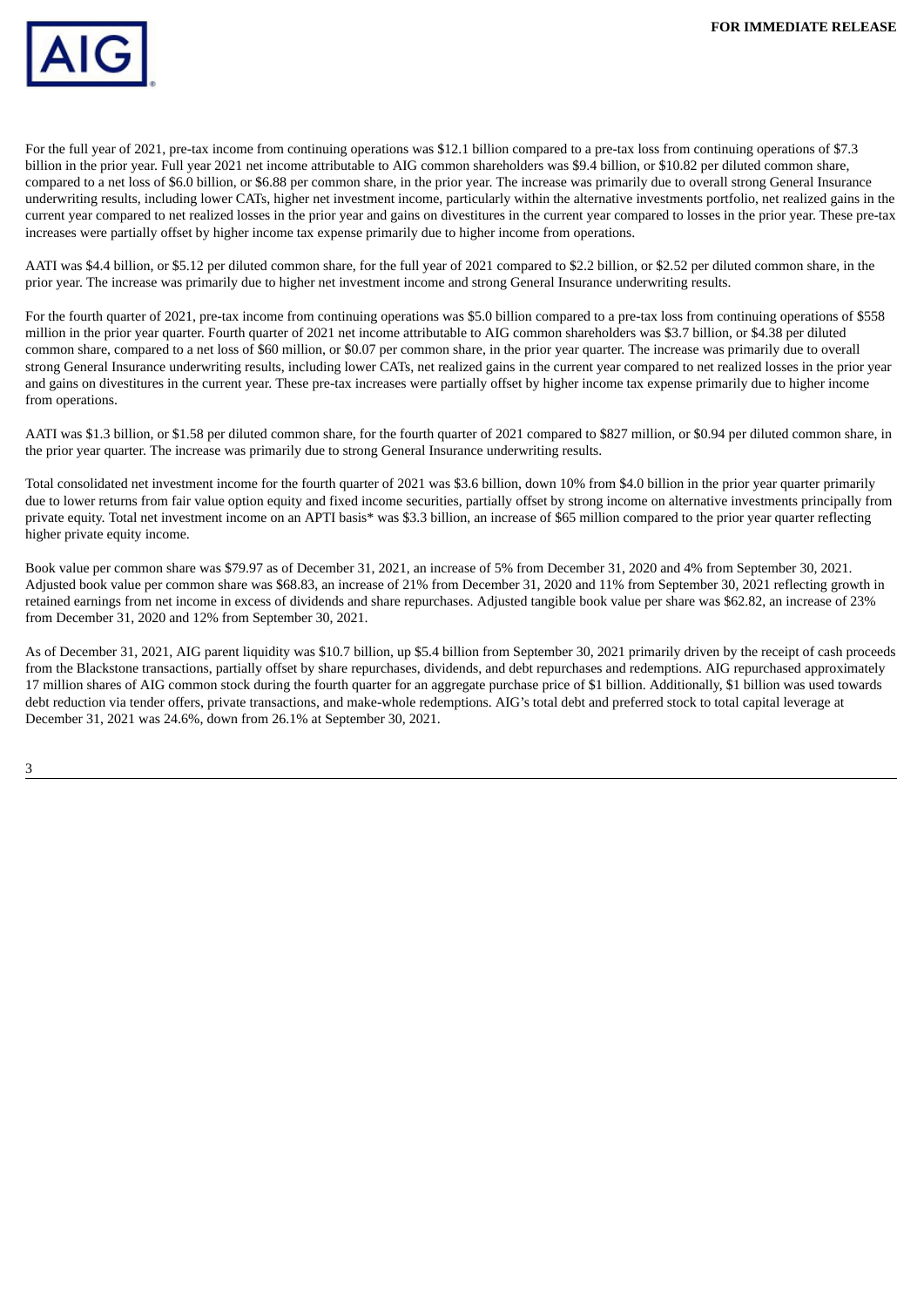

Today, the AIG Board of Directors declared a quarterly cash dividend of \$0.32 per share on AIG common stock (NYSE: AIG). The dividend is payable on March 31, 2022 to stockholders of record at the close of business on March 17, 2022.

The AIG Board of Directors also declared a quarterly cash dividend of \$365.625 per share on AIG Series A 5.85% Non-Cumulative Perpetual Preferred Stock, with a liquidation preference of \$25,000 per share, which is represented by depositary shares (NYSE: AIG PRA), each representing a 1/1,000th interest in a share of preferred stock. Holders of depositary shares will receive \$0.365625 per depositary share. The dividend is payable on March 15, 2022 to holders of record at the close of business on February 28, 2022.

### **FINANCIAL SUMMARY**

|                                                           |      | <b>Three Months Ended</b><br>December 31, |                           | <b>Twelve Months Ended</b><br>December 31, |              |           |                   |         |  |
|-----------------------------------------------------------|------|-------------------------------------------|---------------------------|--------------------------------------------|--------------|-----------|-------------------|---------|--|
| (\$ in millions, except per common share amounts)         |      | 2020                                      | 2021                      |                                            |              | 2020      |                   | 2021    |  |
| Net income (loss) attributable to AIG common shareholders | $\$$ | (60)                                      | $\boldsymbol{\mathsf{s}}$ | 3,739                                      | \$           | (5, 973)  | $\boldsymbol{\$}$ | 9,359   |  |
| Net income (loss) per diluted share attributable to       |      |                                           |                           |                                            |              |           |                   |         |  |
| AIG common shareholders (a)                               | $\$$ | (0.07)                                    | $\mathbf{\$}$             | 4.38                                       | \$           | (6.88)    | \$                | 10.82   |  |
| Adjusted pre-tax income (loss)                            | $\$$ | 1,116                                     | \$                        | 1,830                                      | $\mathbb{S}$ | 3,003     | \$                | 5,920   |  |
| General Insurance                                         |      | 809                                       |                           | 1,509                                      |              | 1,901     |                   | 4,359   |  |
| <b>Life and Retirement</b>                                |      | 1,027                                     |                           | 969                                        |              | 3,531     |                   | 3,911   |  |
| <b>Other Operations</b>                                   |      | (720)                                     |                           | (648)                                      |              | (2, 429)  |                   | (2,350) |  |
| Net investment income                                     | \$   | 3,957                                     | \$                        | 3,565                                      | \$           | 13,631    | \$                | 14,612  |  |
| Net investment income, APTI basis                         |      | 3,226                                     |                           | 3,291                                      |              | 12,321    |                   | 12,940  |  |
| Adjusted after-tax income attributable to AIG common      |      |                                           |                           |                                            |              |           |                   |         |  |
| shareholders                                              | $\$$ | 827                                       | $\boldsymbol{\mathsf{s}}$ | 1,339                                      | \$           | 2,201     | $\boldsymbol{\$}$ | 4,430   |  |
| Adjusted after-tax income per diluted share attributable  |      |                                           |                           |                                            |              |           |                   |         |  |
| to AIG common shareholders (a)                            | \$   | 0.94                                      | $\mathbf{s}$              | 1.58                                       | \$           | 2.52      | \$                | 5.12    |  |
| Weighted average common shares outstanding                |      |                                           |                           |                                            |              |           |                   |         |  |
| - diluted (in millions) (a)                               |      | 868.4                                     |                           | 872.0                                      |              | 869.3     |                   | 864.9   |  |
| Return on common equity                                   |      | (0.4)%                                    |                           | 23.0%                                      |              | $(9.4)\%$ |                   | 14.5%   |  |
| Adjusted return on common equity                          |      | 6.7%                                      |                           | 9.9%                                       |              | 4.4%      |                   | 8.6%    |  |
| Book value per common share                               | \$   | 76.46                                     | \$                        | 79.97                                      | \$           | 76.46     | \$                | 79.97   |  |
| Adjusted book value per common share                      | \$   | 57.01                                     | $\boldsymbol{s}$          | 68.83                                      | \$           | 57.01     | \$                | 68.83   |  |
| Common shares outstanding (in millions)                   |      | 861.6                                     |                           | 818.7                                      |              | 861.6     |                   | 818.7   |  |

(a) For periods reporting a loss, basic average common shares outstanding are used to calculate net income (loss) per diluted share attributable to AIG common shareholders. Diluted shares represent basic shares for the three- and twelve-month periods ended December 31, 2020 because we reported a net loss attributable to AIG common shareholders from continuing operations in those periods. For the three-month period ended December 31, 2021, an option for Blackstone Inc. to exchange all or a portion of its ownership interest in SAFG Retirement Services, Inc. for AIG common shares was anti-dilutive and therefore excluded from the calculation of adjusted aftertax income per diluted share attributable to AIG common shareholders.

The comparisons on the following pages are against the fourth quarter of 2020, unless otherwise indicated. Refer to the AIG Fourth Quarter 2021 Financial Supplement, which is posted on AIG's website in the Investors section, for further information.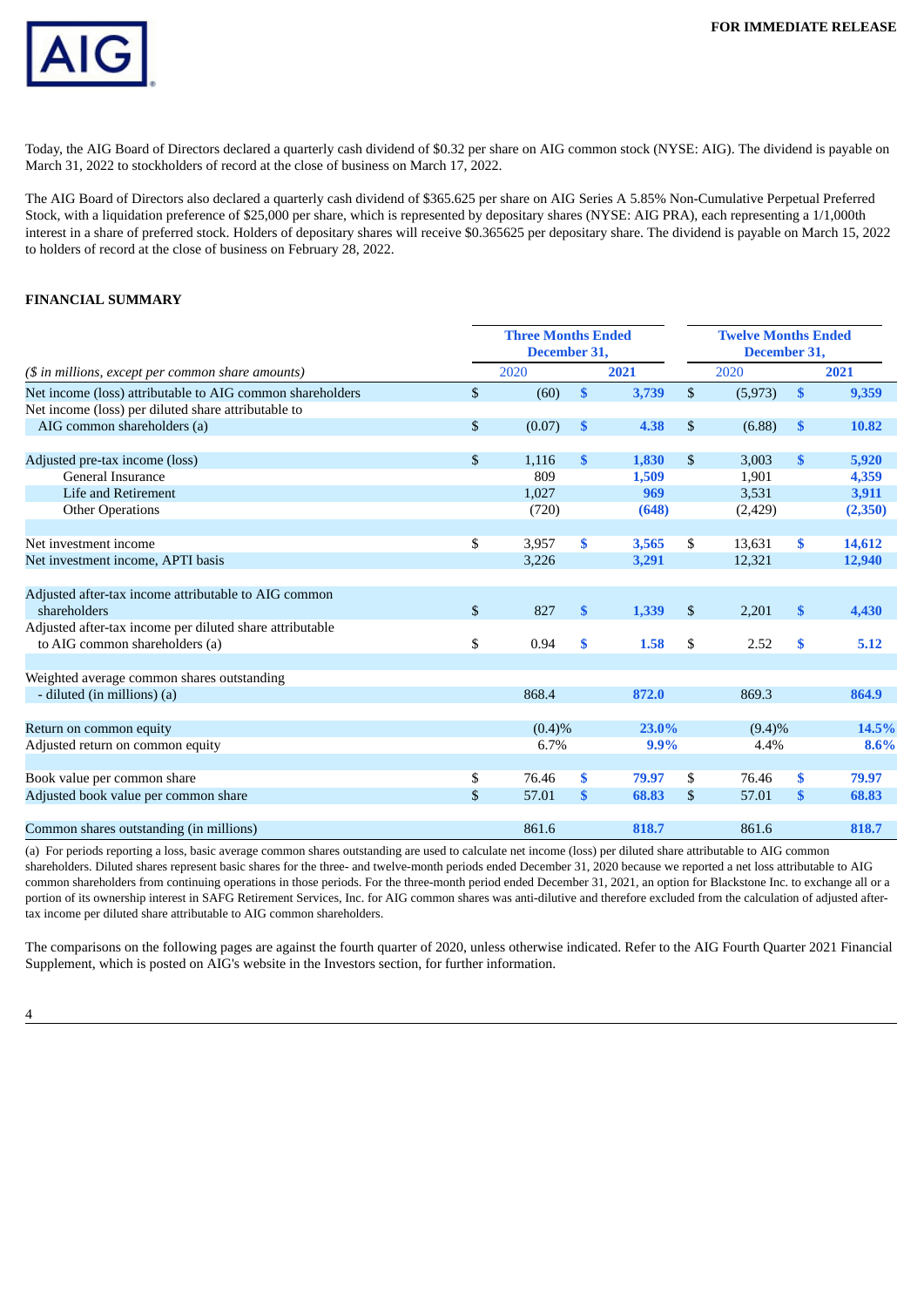

### **GENERAL INSURANCE**

| North America<br>North America Commercial Lines<br>North America Personal Insurance<br>International<br><b>International Commercial Lines</b><br><b>International Personal Insurance</b><br>North America<br>North America Commercial Lines<br>North America Personal Insurance<br>International<br>International Commercial Lines<br>International Personal Insurance |                           | <b>Three Months Ended</b><br>December 31, |                           |            |                |
|------------------------------------------------------------------------------------------------------------------------------------------------------------------------------------------------------------------------------------------------------------------------------------------------------------------------------------------------------------------------|---------------------------|-------------------------------------------|---------------------------|------------|----------------|
| $($ \$ in millions)                                                                                                                                                                                                                                                                                                                                                    |                           | 2020                                      |                           | 2021       | Change         |
| Gross premiums written                                                                                                                                                                                                                                                                                                                                                 | $\boldsymbol{\mathsf{S}}$ | 7,135                                     | $\boldsymbol{\mathsf{s}}$ | 8,013      | 12%            |
| Net premiums written                                                                                                                                                                                                                                                                                                                                                   | \$                        | 5,565                                     | \$                        | 5,961      | 7%             |
|                                                                                                                                                                                                                                                                                                                                                                        |                           | 2,361                                     |                           | 2,642      | 12             |
|                                                                                                                                                                                                                                                                                                                                                                        |                           | 1,992                                     |                           | 2,208      | 11             |
|                                                                                                                                                                                                                                                                                                                                                                        |                           | 369                                       |                           | 434        | 18             |
|                                                                                                                                                                                                                                                                                                                                                                        |                           | 3,204                                     |                           | 3,319      | $\overline{4}$ |
|                                                                                                                                                                                                                                                                                                                                                                        |                           | 1,662                                     |                           | 1,915      | 15             |
|                                                                                                                                                                                                                                                                                                                                                                        |                           | 1,542                                     |                           | 1,404      | (9)            |
| Underwriting income (loss)                                                                                                                                                                                                                                                                                                                                             | $\mathbb{S}$              | (171)                                     | \$                        | 499        | NM%            |
|                                                                                                                                                                                                                                                                                                                                                                        |                           | (389)                                     |                           | 152        | NM             |
|                                                                                                                                                                                                                                                                                                                                                                        |                           | (285)                                     |                           | 135        | <b>NM</b>      |
|                                                                                                                                                                                                                                                                                                                                                                        |                           | (104)                                     |                           | 17         | <b>NM</b>      |
|                                                                                                                                                                                                                                                                                                                                                                        |                           | 218                                       |                           | 347        | 59             |
|                                                                                                                                                                                                                                                                                                                                                                        |                           | 138                                       |                           | 239        | 73             |
|                                                                                                                                                                                                                                                                                                                                                                        |                           | 80                                        |                           | <b>108</b> | 35             |
| Net investment income, APTI basis                                                                                                                                                                                                                                                                                                                                      | \$                        | 980                                       | $\boldsymbol{\mathsf{s}}$ | 1,010      | 3%             |
| Adjusted pre-tax income                                                                                                                                                                                                                                                                                                                                                | \$                        | 809                                       | \$                        | 1,509      | 87%            |
| Return on adjusted segment common equity                                                                                                                                                                                                                                                                                                                               |                           | 7.6%                                      |                           | 16.1%      | 8.5 pts        |
| <b>Underwriting ratios:</b>                                                                                                                                                                                                                                                                                                                                            |                           |                                           |                           |            |                |
| North America Combined Ratio (CR)                                                                                                                                                                                                                                                                                                                                      |                           | 114.9                                     |                           | 95.0       | $(19.9)$ pts   |
| North America Commercial Lines CR                                                                                                                                                                                                                                                                                                                                      |                           | 112.4                                     |                           | 94.8       | (17.6)         |
| North America Personal Insurance CR                                                                                                                                                                                                                                                                                                                                    |                           | 133.2                                     |                           | 96.0       | (37.2)         |
| <b>International CR</b>                                                                                                                                                                                                                                                                                                                                                |                           | 93.6                                      |                           | 90.1       | (3.5)          |
| <b>International Commercial Lines CR</b>                                                                                                                                                                                                                                                                                                                               |                           | 92.1                                      |                           | 88.1       | (4.0)          |
| <b>International Personal Insurance CR</b>                                                                                                                                                                                                                                                                                                                             |                           | 95.0                                      |                           | 93.0       | (2.0)          |
| General Insurance (GI) CR                                                                                                                                                                                                                                                                                                                                              |                           | 102.8                                     |                           | 92.4       | (10.4)         |
| GI Loss ratio                                                                                                                                                                                                                                                                                                                                                          |                           | 70.2                                      |                           | 61.8       | $(8.4)$ pts    |
| Less: impact on loss ratio                                                                                                                                                                                                                                                                                                                                             |                           |                                           |                           |            |                |
| Catastrophe losses and reinstatement premiums                                                                                                                                                                                                                                                                                                                          |                           | (9.0)                                     |                           | (2.9)      | 6.1            |
| Prior year development, net of reinsurance and prior year                                                                                                                                                                                                                                                                                                              |                           |                                           |                           |            |                |
| premiums                                                                                                                                                                                                                                                                                                                                                               |                           | (0.9)                                     |                           | 0.3        | 1.2            |
| GI Accident year loss ratio, as adjusted                                                                                                                                                                                                                                                                                                                               |                           | 60.3                                      |                           | 59.2       | (1.1)          |
| GI Expense ratio                                                                                                                                                                                                                                                                                                                                                       |                           | 32.6                                      |                           | 30.6       | (2.0)          |
| GI Accident year combined ratio, as adjusted (AYCR)                                                                                                                                                                                                                                                                                                                    |                           | 92.9                                      |                           | 89.8       | (3.1)          |
| Accident year combined ratio, as adjusted (AYCR):                                                                                                                                                                                                                                                                                                                      |                           |                                           |                           |            |                |
| North America AYCR                                                                                                                                                                                                                                                                                                                                                     |                           | 94.7                                      |                           | 89.7       | $(5.0)$ pts    |
| North America Commercial Lines AYCR                                                                                                                                                                                                                                                                                                                                    |                           | 93.6                                      |                           | 88.9       | (4.7)          |
| North America Personal Insurance AYCR                                                                                                                                                                                                                                                                                                                                  |                           | 102.6                                     |                           | 94.9       | (7.7)          |
| <b>International AYCR</b>                                                                                                                                                                                                                                                                                                                                              |                           | 91.7                                      |                           | 89.9       | (1.8)          |
| <b>International Commercial Lines AYCR</b>                                                                                                                                                                                                                                                                                                                             |                           | 89.2                                      |                           | 86.7       | (2.5)          |
| <b>International Personal Insurance AYCR</b>                                                                                                                                                                                                                                                                                                                           |                           | 94.1                                      |                           | 94.1       |                |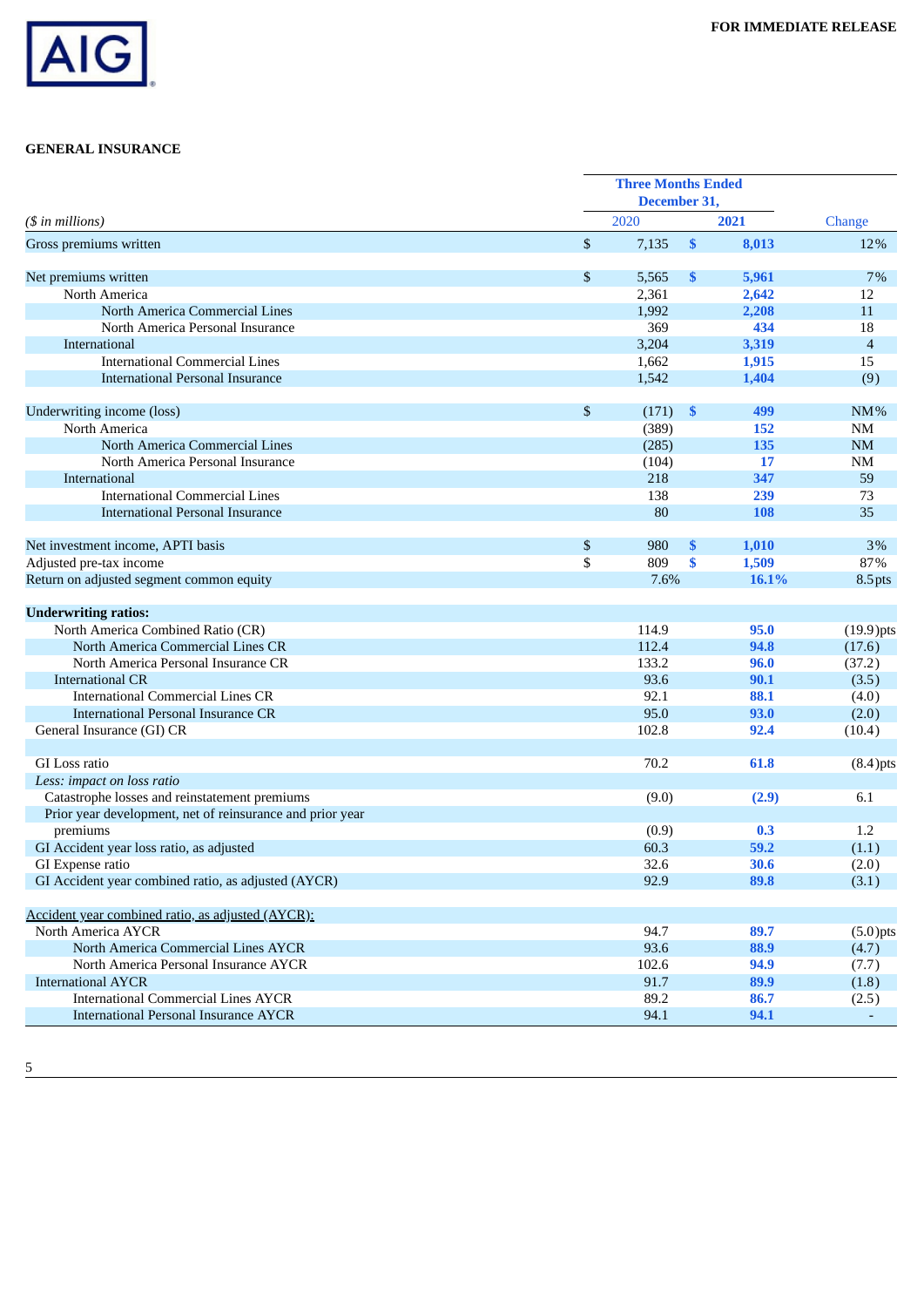

#### *General Insurance*

- Net premiums written in the fourth quarter of 2021 increased 7% from the prior year quarter (8% on a constant dollar basis) to \$6.0 billion driven by strong North America Commercial Lines and International Commercial Lines growth of 11% and 15% (16% on a constant dollar basis), respectively, reflecting strong incremental rate improvement, higher renewal retentions and high levels of new business production. Additionally, North America Personal Insurance net premiums written growth of 18% reflects a rebound in travel activity and lower reinsurance cessions. International Personal Insurance net premiums written decreased 9% (down 5% on a constant dollar basis) compared to the prior year quarter primarily due to underwriting actions taken to improve our portfolio mix and rate adequacy.
- · Fourth quarter 2021 APTI increased by \$700 million to \$1.5 billion from the prior year quarter due to significantly improved underwriting results. Underwriting income was \$499 million in the fourth quarter of 2021 compared to an underwriting loss of \$171 million in the prior year quarter. The underwriting income included \$189 million of CATs, predominantly from tornadoes in the southern U.S. and wildfires, compared to \$545 million in the prior year quarter, which included \$178 million of estimated COVID-19 losses. Fourth quarter 2021 also included favorable net prior year loss reserve development, net of reinsurance (PYD) of \$44 million compared to unfavorable PYD of \$45 million in the prior year quarter.
- General Insurance generated strong underwriting results, with a combined ratio of 92.4, a 10.4 point decrease from 102.8 in the prior year quarter. The improvement reflects lower CATs and overall strong underwriting results driven by improvements in both the loss and expense ratios of 8.4 points and 2.0 points, respectively. The General Insurance accident year combined ratio, as adjusted, was 89.8, an improvement of 3.1 points from the prior year quarter and was comprised of a 59.2 accident year loss ratio, as adjusted\*, and an expense ratio of 30.6. The General Insurance accident year loss ratio, as adjusted, improved by 1.1 points from the prior year quarter reflecting continued improvement in the commercial business mix and quality of the portfolio. The General Insurance expense ratio improved 2.0 points from the prior year quarter reflecting continued general operating expense discipline, including benefits from the AIG 200 program, and higher net premiums earned as we grow the portfolio.
- · Commercial Lines underwriting results continued to show strong improvement due to better business mix and net premiums written growth of 13% along with continued rate increases. The accident year combined ratio, as adjusted, for North America Commercial Lines improved 4.7 points to 88.9, and for International Commercial Lines improved 2.5 points to 86.7 compared to the prior year quarter.
- · Personal Insurance underwriting results also improved driven by both North America and International. The North America Personal Insurance accident year combined ratio, as adjusted, improved 7.7 points to 94.9 compared to the prior year quarter reflecting changes in business mix and a rebound in travel activity. The International Personal Insurance accident year combined ratio, as adjusted, was unchanged at 94.1 from the prior year quarter.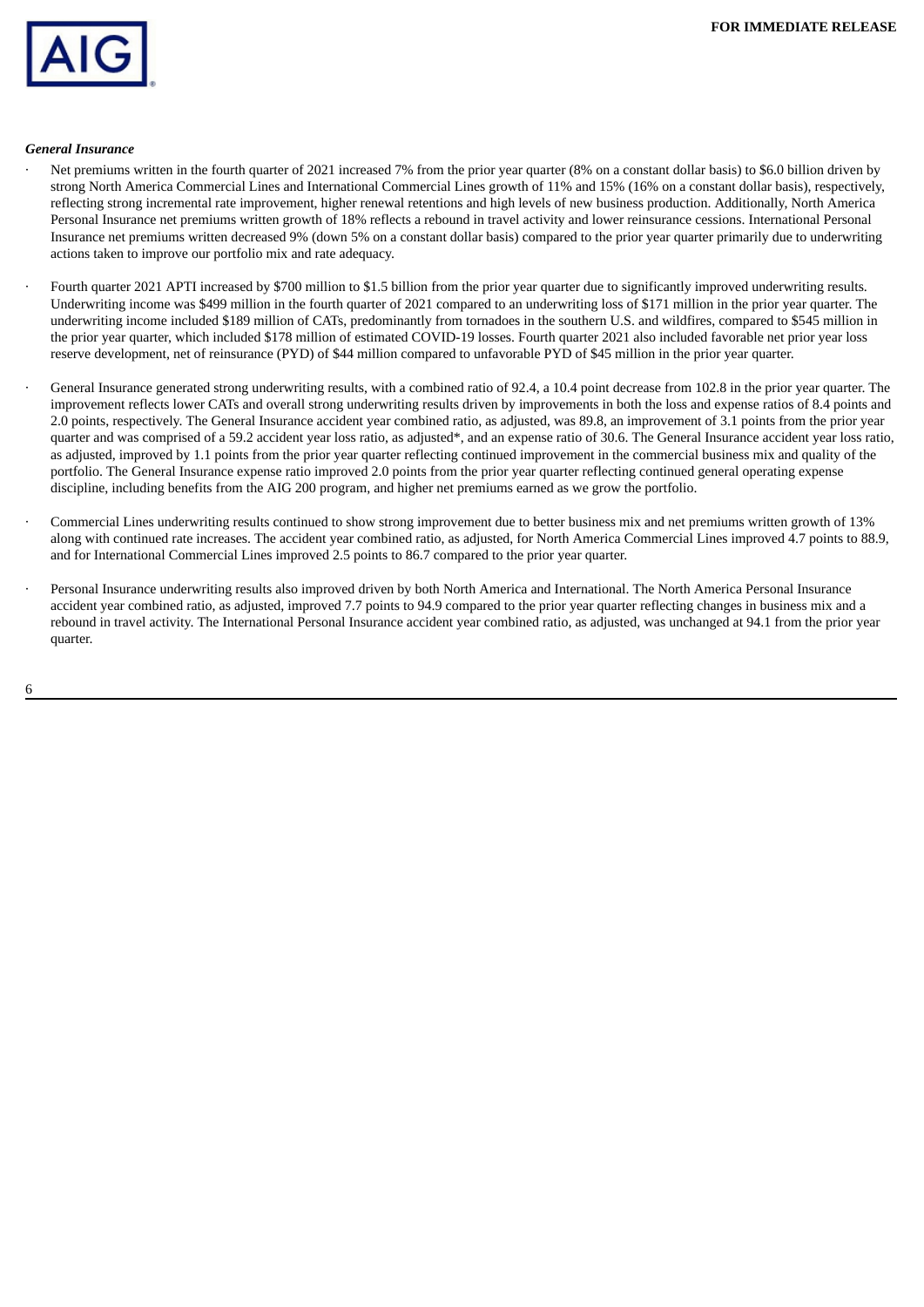

#### **LIFE AND RETIREMENT**

|                                           |                | <b>Three Months Ended</b><br>December 31, |               |          |                |  |
|-------------------------------------------|----------------|-------------------------------------------|---------------|----------|----------------|--|
| (\$ in millions, except as indicated)     |                | 2020                                      |               | 2021     | Change         |  |
| Adjusted pre-tax income (loss)            | $\mathbb{S}$   | 1,027                                     | $\mathbf{s}$  | 969      | (6)%           |  |
| <b>Individual Retirement</b>              |                | 552                                       |               | 498      | (10)           |  |
| <b>Group Retirement</b>                   |                | 318                                       |               | 314      | (1)            |  |
| Life Insurance                            |                | 30                                        |               | (8)      | <b>NM</b>      |  |
| <b>Institutional Markets</b>              |                | 127                                       |               | 165      | 30             |  |
|                                           |                |                                           |               |          |                |  |
| Premiums and fees                         | $\mathfrak{S}$ | 1,714                                     | $\mathbf{s}$  | 3,524    | 106%           |  |
| <b>Individual Retirement</b>              |                | 265                                       |               | 312      | 18             |  |
| <b>Group Retirement</b>                   |                | 124                                       |               | 140      | 13             |  |
| Life Insurance                            |                | 861                                       |               | 875      | $\overline{2}$ |  |
| <b>Institutional Markets</b>              |                | 464                                       |               | 2,197    | 373            |  |
| Premiums and deposits                     | \$             | 7,400                                     | $\mathbf{s}$  | 8,609    | 16%            |  |
| <b>Individual Retirement</b>              |                |                                           |               |          | 20             |  |
|                                           |                | 2,758                                     |               | 3,308    |                |  |
| <b>Group Retirement</b><br>Life Insurance |                | 2,199                                     |               | 1,862    | (15)           |  |
| <b>Institutional Markets</b>              |                | 1,156                                     |               | 1,206    | 4<br>74        |  |
|                                           |                | 1,287                                     |               | 2,233    |                |  |
| Net flows                                 | \$             | (1,031)                                   | $\mathbf{\$}$ | (1, 106) | (7)%           |  |
| Individual Retirement*                    |                | (878)                                     |               | (34)     | 96             |  |
| <b>Group Retirement</b>                   |                | (153)                                     |               | (1,072)  | <b>NM</b>      |  |
|                                           |                |                                           |               |          |                |  |
| Net investment income, APTI basis         | \$             | 2,384                                     | $\mathbf{\$}$ | 2,357    | (1)%           |  |
| Return on adjusted segment common equity  |                | 16.0%                                     |               | 13.7%    | $(2.3)$ pts    |  |

\* Includes Retail Mutual Funds and in 2021, excludes \$7.0 billion of funds (i) transferred as part of the Touchstone sale or (ii) liquidated.

#### *Life and Retirement*

- Life and Retirement reported APTI of \$969 million for the fourth quarter of 2021, down 6% from \$1,027 million in the prior year quarter primarily due to unfavorable mortality in Life Insurance and increases in deferred policy acquisition costs amortization and reserves predominantly in Individual Retirement and Group Retirement, partially offset by higher fee income and alternative investment income across all segments. Additionally, our previously disclosed sensitivity of \$65 million to \$75 million per 100,000 population deaths remains consistent based on the reported fourth quarter COVID-related deaths in the United States.
- · Premiums were \$2.7 billion, up from \$1.0 billion in the prior year quarter driven by higher pension risk transfer sales in the fourth quarter of 2021. Premiums and deposits, excluding deposits of the Retail Mutual Funds business that were sold to Touchstone in the third quarter of 2021 or were otherwise liquidated, increased 19%, or \$1.3 billion, from the prior year quarter to \$8.6 billion due in part to the recovery from broad industrywide sales disruption in 2020 resulting from COVID-19, strong performance through various sales channels, and higher pension risk transfer sales.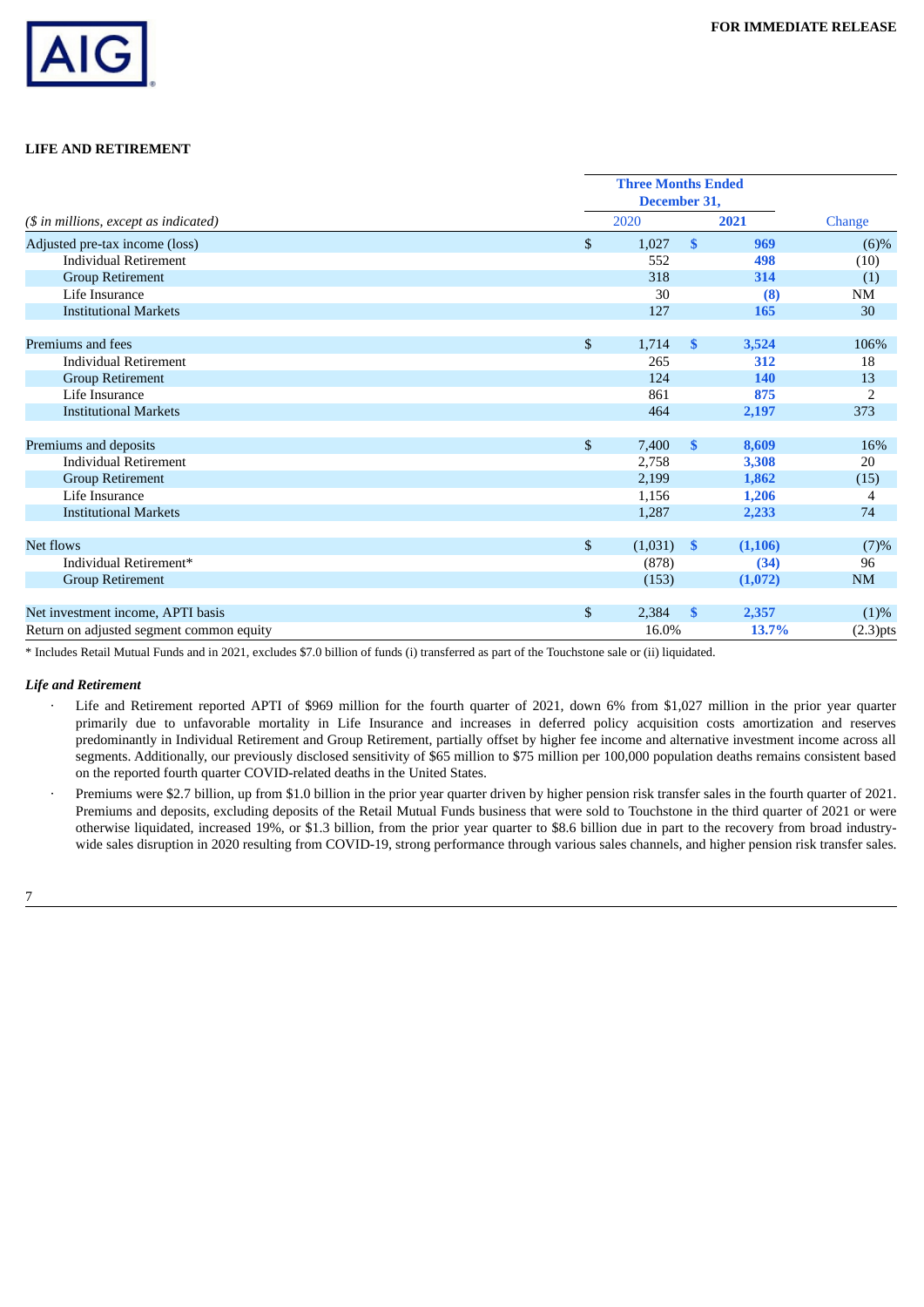

· Individual and Group Retirement net flows were negative \$1.1 billion for the fourth quarter of 2021. Individual Retirement recorded reduced net outflows, excluding Retail Mutual Funds, of \$34 million compared to net outflows of \$189 million in the prior year quarter, largely due to a recovery from the broad industry-wide sales disruption in 2020 and the strong sales through various distribution channels. In the Group Retirement business, net outflows increased to \$1.1 billion from \$153 million in the prior year primarily driven by higher group and individual surrenders.

#### **OTHER OPERATIONS**

|                                                             |    | <b>Three Months Ended</b><br>December 31, |      |       |        |  |  |  |
|-------------------------------------------------------------|----|-------------------------------------------|------|-------|--------|--|--|--|
| $(S \in \mathbb{N})$ in millions)                           |    | 2020                                      | 2021 |       | Change |  |  |  |
| Corporate and Other                                         | \$ | $(519)$ \$                                |      | (577) | (11)%  |  |  |  |
| <b>Asset Management</b>                                     |    | 91                                        |      | 399   | 338    |  |  |  |
| Adjusted pre-tax loss before consolidation and eliminations |    | (428)                                     |      | (178) | 58     |  |  |  |
| Consolidation and eliminations                              |    | (292)                                     |      | (470) | (61)   |  |  |  |
| Adjusted pre-tax loss                                       | Φ  | (720)                                     |      | (648) | 10%    |  |  |  |

#### *Other Operations*

- · Fourth quarter adjusted pre-tax loss (APTL) was \$648 million, including \$470 million of reductions from consolidation and eliminations, compared to APTL of \$720 million, including \$292 million of reductions from consolidation and eliminations, in the prior year quarter. The increase in consolidation and eliminations APTL reflects the elimination of the General Insurance and Life and Retirement segment net investment income on their investment in consolidated investment entities that is accounted for as realized gains or losses in consolidation.
- Before consolidation and eliminations, the decrease in APTL reflects higher net investment income, primarily from realized gains from property sales in the global real estate portfolio, and lower corporate interest expense resulting from 2021 debt repayment activity, partially offset by higher corporate GOE including increased performance-based employee compensation.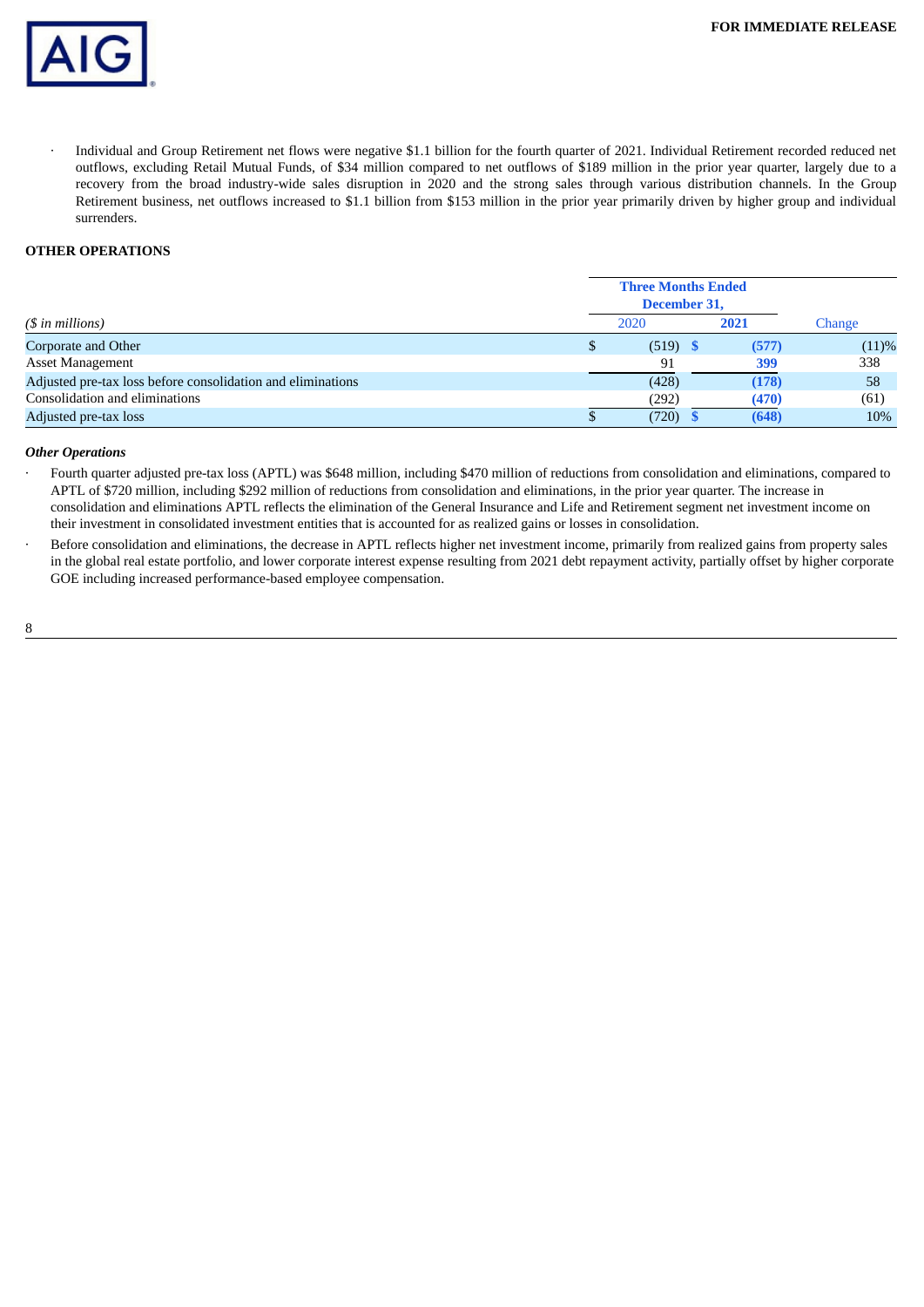

#### **LIFE AND RETIREMENT SEPARATION**

- · On October 26, 2020, AIG announced its intention to separate its Life and Retirement business from AIG.
- · On November 2, 2021, AIG and Blackstone Inc. (Blackstone) completed the acquisition by Blackstone of a 9.9 percent equity stake in SAFG Retirement Services, Inc. (SAFG), which is the holding company for AIG's Life and Retirement business, for \$2.2 billion in an all cash transaction, subject to adjustment if the final pro forma adjusted book value is greater or lesser than the target pro forma adjusted book value. As part of the separation, most of AIG's investment operations were transferred to SAFG or its subsidiaries as of December 31, 2021, and AIG entered into a longterm asset management relationship with Blackstone to manage an initial \$50 billion of Life and Retirement's existing investment portfolio beginning in the fourth quarter of 2021, with that amount increasing by increments of \$8.5 billion per year for the next five years beginning in the fourth quarter of 2022, for an aggregate of \$92.5 billion. On November 1, 2021, SAFG declared a dividend payable to AIG Parent in the amount of \$8.3 billion. In connection with such dividend, SAFG issued a promissory note to AIG Parent in the amount of \$8.3 billion, which will be required to be paid to AIG Parent prior to the initial public offering of SAFG. As of February 16, 2022, no amounts have been paid under the promissory note. While we currently believe an initial public offering is the next step in the separation of the Life and Retirement business from AIG, no assurance can be given regarding the form that future separation transactions may take or the specific terms or timing thereof, or that a separation will in fact occur. Any separation transaction will be subject to the satisfaction of various conditions and approvals, including approval by the AIG Board of Directors, receipt of insurance and other required regulatory approvals, and satisfaction of any applicable requirements of the Securities and Exchange Commission (SEC).
- · Additionally, on December 15, 2021, AIG and Blackstone Real Estate Income Trust (BREIT), a long-term, perpetual capital vehicle affiliated with Blackstone, completed the acquisition by BREIT of AIG's interests in a U.S. affordable housing portfolio for approximately \$4.9 billion, in an all cash transaction, resulting in a pre-tax gain of approximately \$3.0 billion. The historical results of the U.S. affordable housing portfolio were reported in our Life and Retirement operating segments.

#### **CONFERENCE CALL**

AIG will host a conference call tomorrow, Thursday, February 17, 2022 at 8:30 a.m. ET to review these results. The call is open to the public and can be accessed via a live listen-only webcast in the Investors section of www.aig.com. A replay will be available after the call at the same location.

# # #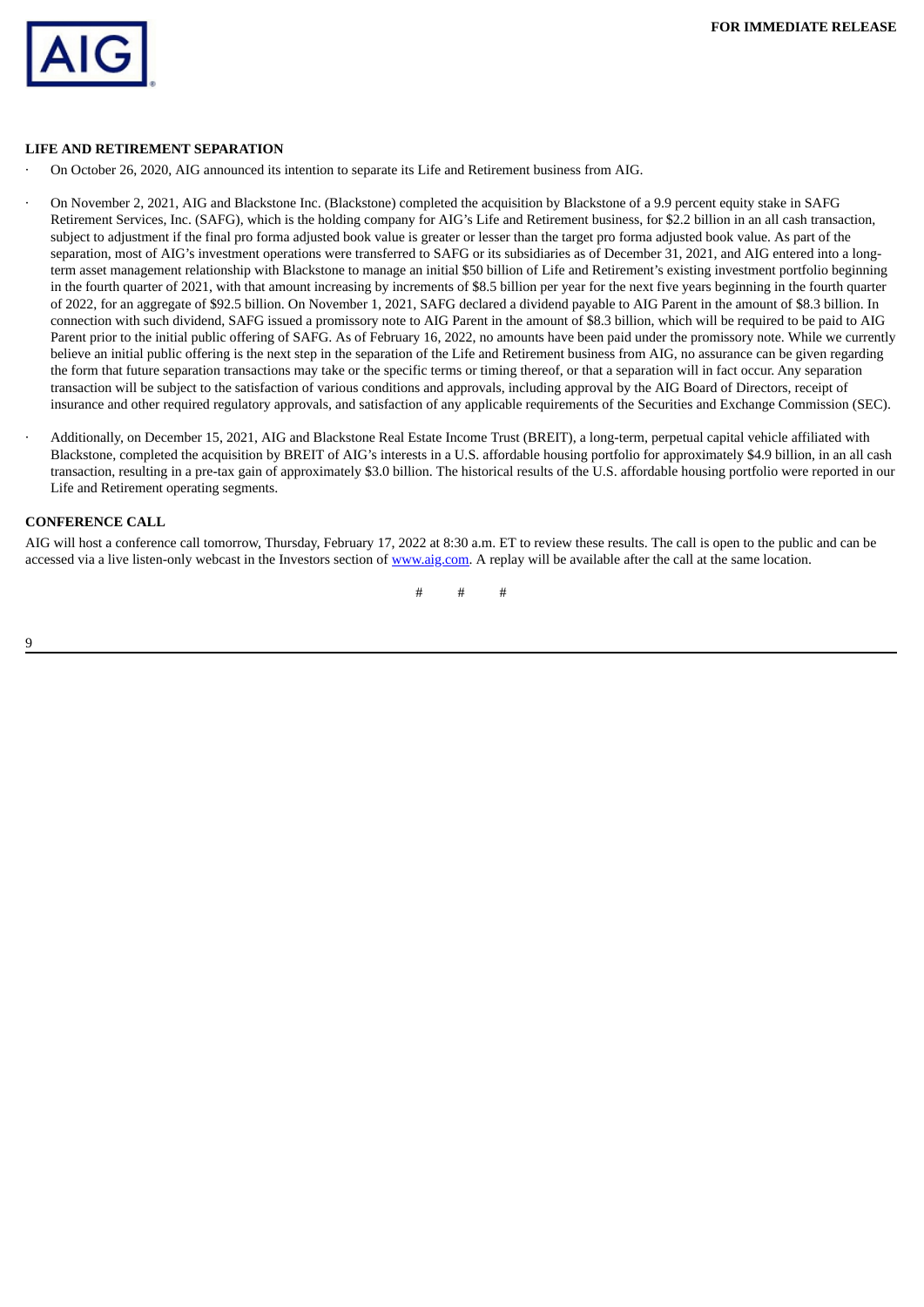

Additional supplementary financial data is available in the Investors section at www.aig.com.

Certain statements in this press release may constitute "forward-looking statements" within the meaning of the U.S. Private Securities Litigation Reform Act of 1995. These forward-looking statements are intended to provide management's current expectations or plans for AIG's future operating and financial performance, based on assumptions currently believed to be valid. Forward-looking statements are often preceded by, followed by or include words such as "will," "believe," "anticipate," "expect," "expectations," "intend," "plan," "strategy," "prospects," "project," "anticipate," "should," "see," "guidance," "outlook," "confident," "focused on achieving," "view," "target," "goal" "estimate," and other words of similar meaning in connection with a discussion of future operating or financial performance. These statements, may include, among other things, projections, goals and assumptions that relate to future actions, prospective services or products, future performance or results of current and anticipated services or products, sales efforts, expense reduction efforts, the outcome of contingencies such as legal proceedings, anticipated organizational, business or regulatory changes, such as the separation of the Life and Retirement business, the effect of catastrophes, such as the COVID-19 pandemic, and macroeconomic events, anticipated dispositions, monetization and/or acquisitions of businesses or assets, or successful integration of acquired businesses, management succession and retention plans, exposure to risk, trends in operations and financial results, and other statements that are not historical facts.

All forward-looking statements involve risks, uncertainties and other factors that may cause AIG's actual results and financial condition to differ, possibly materially, from the results and financial condition expressed or implied in the forward-looking statements. Factors that could cause AIG's actual results to differ, possibly materially, from those in the specific projections, goals, assumptions and statements include, without limitation:

- · AIG's ability to successfully separate the Life and Retirement business and the impact any separation may have on AIG, its businesses, employees, contracts and customers;
- · the occurrence of catastrophic events, both natural and man-made, including COVID-19, other pandemics, civil unrest and the effects of climate change;
- · the effect of economic conditions in the markets in which AIG and its businesses operate in the U.S. and globally and any changes therein, including financial market conditions, fluctuations in interest rates and foreign currency exchange rates and inflationary pressures;
- · AIG's ability to effectively execute on the AIG 200 operational programs designed to modernize AIG's operating infrastructure and enhance user and customer experiences, and AIG's ability to achieve anticipated cost savings from AIG 200;
- the impact of potential information technology, cybersecurity or data security breaches, including as a result of supply chain disruptions, cyberattacks or security vulnerabilities, the likelihood of which may increase due to extended remote business operations as a result of COVID-19;
- · the impact of COVID-19 and responses thereto, including new or changed governmental policy and regulatory actions, on AIG's business, financial condition and results of operations;
- availability of reinsurance or access to reinsurance on acceptable terms;
- disruptions in the availability of AIG's electronic data systems or those of third parties;
- · changes to the valuation of AIG's investments;
- · actions by rating agencies with respect to AIG's credit and financial strength ratings as well as those of its businesses and subsidiaries;
- · concentrations in AIG's investment portfolios, including as a result of our asset management relationship with Blackstone;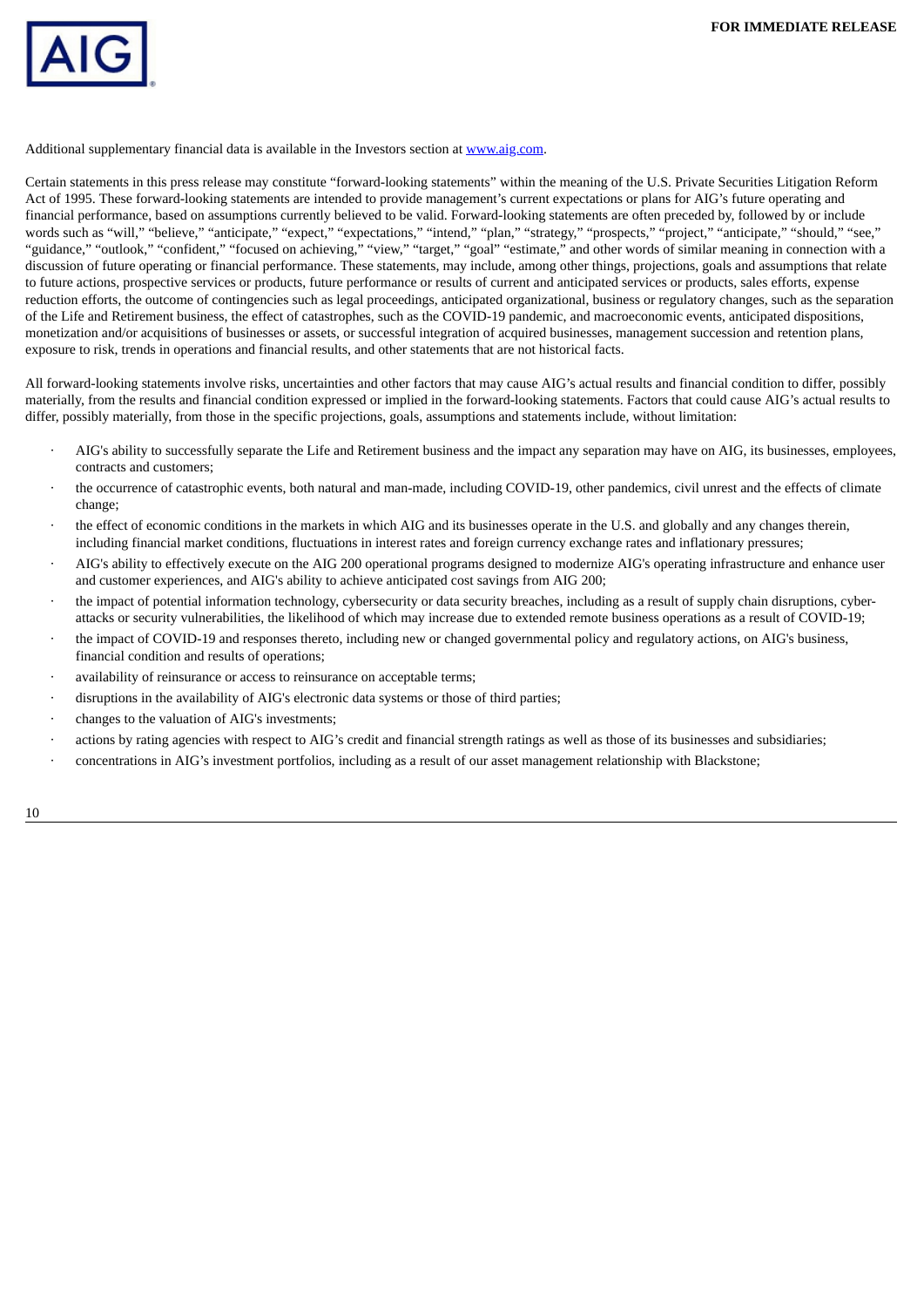

- · the effectiveness of strategies to recruit and retain key personnel and to implement effective succession plans;
- · the effectiveness of AIG's enterprise risk management policies and procedures, including with respect to business continuity and disaster recovery plans;
- · changes in judgments concerning the recognition of deferred tax assets and the impairment of goodwill;
- · AIG's ability to effectively execute on environmental, social, and governance targets and standards;
- · AIG's ability to successfully dispose of, monetize and/or acquire businesses or assets or successfully integrate acquired businesses;
- · nonperformance or defaults by counterparties, including Fortitude Reinsurance Company Ltd. (Fortitude Re);
- · changes in judgments concerning potential cost-saving opportunities;
- · changes to our sources of or access to liquidity;
- · changes in judgments or assumptions concerning insurance underwriting and insurance liabilities;
- · the requirements, which may change from time to time, of the global regulatory framework to which AIG is subject;
- significant legal, regulatory or governmental proceedings; and
- such other factors discussed in Part I, Item 1A. Risk Factors and Part II, Item 7. Management's Discussion and Analysis of Financial Condition and Results of Operations (MD&A) in AIG's Annual Report on Form 10-K for the year ended December 31, 2021 (which will be filed with the SEC), Part I, Item 2. MD&A in AIG's Quarterly Report on Form 10-Q for the quarterly period ended September 30, 2021, Part I, Item 2. MD&A of the Quarterly Report on Form 10-Q for the quarterly period ended June 30, 2021, Part I, Item 2. MD&A of the Quarterly Report on Form 10-Q for the quarterly period ended March 31, 2021, and Part I, Item 1A. Risk Factors and Part II, Item 7. MD&A in AIG's Annual Report on Form 10- K for the year ended December 31, 2020.

The forward-looking statements speak only as of the date of this press release, or in the case of any document incorporated by reference, the date of that document. AIG is not under any obligation (and expressly disclaims any obligation) to update or alter any projections, goals, assumptions or other statements, whether written or oral, that may be made from time to time, whether as a result of new information, future events or otherwise. Additional information as to factors that may cause actual results to differ materially from those expressed or implied in the forward-looking statements is disclosed from time to time in our other filings with the SEC.

# # #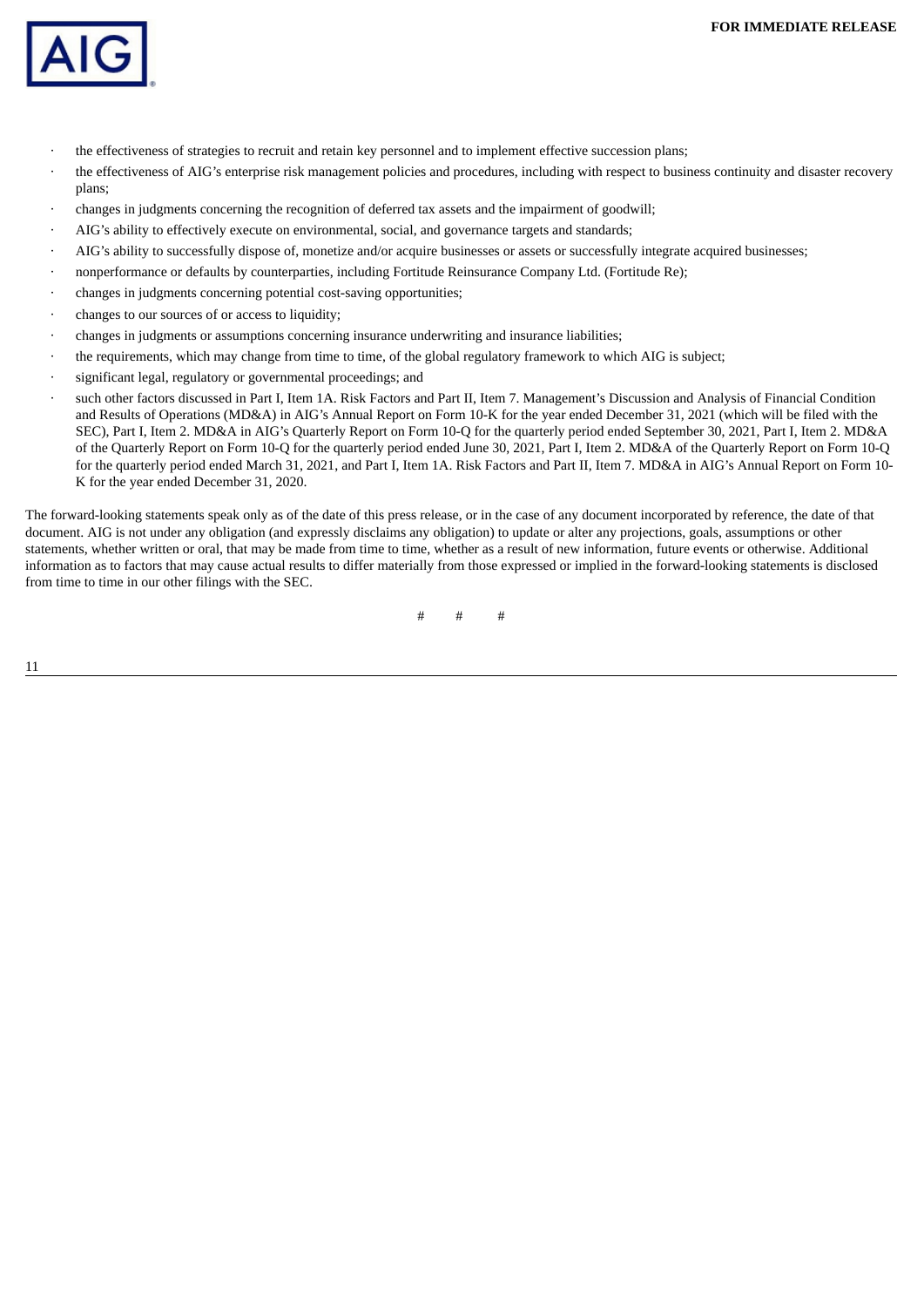

#### **COMMENT ON REGULATION G AND NON-GAAP FINANCIAL MEASURES**

Throughout this press release, including the financial highlights, AIG presents its financial condition and results of operations in the way it believes will be most meaningful and representative of its business results. Some of the measurements AIG uses are "Non-GAAP financial measures" under Securities and Exchange Commission rules and regulations. GAAP is the acronym for generally accepted accounting principles in the United States. The non-GAAP financial measures AIG presents are listed below and may not be comparable to similarly-named measures reported by other companies. The reconciliations of such measures to the most comparable GAAP measures in accordance with Regulation G are included within the relevant tables attached to this news release or in the Fourth Quarter 2021 Financial Supplement available in the Investors section of AIG's website, www.aig.com.

AIG uses the following operating performance measures because AIG believes they enhance the understanding of the underlying profitability of continuing operations and trends of AIG's business segments. AIG believes they also allow for more meaningful comparisons with AIG's insurance competitors. When AIG uses these measures, reconciliations to the most comparable GAAP measure are provided on a consolidated basis.

Book Value per Common Share, Excluding Accumulated Other Comprehensive Income (Loss) (AOCI) adjusted for the cumulative unrealized gains and losses related to Fortitude Re funds withheld assets and Deferred Tax Assets (DTA) (Adjusted Book Value per Common Share) is used to show the amount of AIG's net worth on a per-common share basis after eliminating items that can fluctuate significantly from period to period including changes in fair value of AIG's available for sale securities portfolio, foreign currency translation adjustments and U.S. tax attribute deferred tax assets. This measure also eliminates the asymmetrical impact resulting from changes in fair value of AIG's available for sale securities portfolio wherein there is largely no offsetting impact for certain related insurance liabilities. In addition, AIG adjusts for the cumulative unrealized gains and losses related to Fortitude Re funds withheld assets held by AIG in support of Fortitude Re's reinsurance obligations to AIG post deconsolidation of Fortitude Re (Fortitude Re funds withheld assets) since these fair value movements are economically transferred to Fortitude Re. AIG excludes deferred tax assets representing U.S. tax attributes related to net operating loss carryforwards and foreign tax credits as they have not yet been utilized. Amounts for interim periods are estimates based on projections of full year attribute utilization. As net operating loss carryforwards and foreign tax credits are utilized, the portion of the DTA utilized is included in these book value per common share metrics. Adjusted Book Value per Common Share is derived by dividing Total AIG common shareholders' equity, excluding AOCI adjusted for the cumulative unrealized gains and losses related to Fortitude Re funds withheld assets, and DTA (**Adjusted Common Shareholders' Equity**), by total common shares outstanding.

Book Value per Common Share, Excluding Goodwill, Value of Business Acquired (VOBA), Value of Distribution Channel Acquired (VODA), Other Intangible Assets, AOCI adjusted for the cumulative unrealized gains and losses related to Fortitude Re funds withheld assets, and **Deferred Tax Assets (DTA) (Adjusted Tangible Book Value per Common Share)** is used to provide more accurate measure of the realizable value of shareholder on a per-common share basis. Adjusted Tangible Book Value per Common Share is derived by dividing Total AIG common shareholders' equity, excluding intangible assets, AOCI adjusted for the cumulative unrealized gains and losses related to Fortitude Re funds withheld assets, and DTA (**Adjusted Tangible Common Shareholders' Equity**), by total common shares outstanding.

AIG Return on Common Equity - Adjusted After-tax Income Excluding AOCI adjusted for the cumulative unrealized gains and losses related to **Fortitude Re funds withheld assets and DTA (Adjusted Return on Common Equity)** is used to show the rate of return on common shareholders' equity. AIG believes this measure is useful to investors because it eliminates items that can fluctuate significantly from period to period, including changes in fair value of AIG's available for sale securities portfolio, foreign currency translation adjustments and U.S. tax attribute deferred tax assets. This measure also eliminates the asymmetrical impact resulting from changes in fair value of AIG's available for sale securities portfolio wherein there is largely no offsetting impact for certain related insurance liabilities. In addition, AIG adjusts for the cumulative unrealized gains and losses related to Fortitude Re funds withheld assets since these fair value movements are economically transferred to Fortitude Re. AIG excludes deferred tax assets representing U.S. tax attributes related to net operating loss carryforwards and foreign tax credits as they have not yet been utilized. Amounts for interim periods are estimates based on projections of full year attribute utilization. As net operating loss carryforwards and foreign tax credits are utilized, the portion of the DTA utilized is included in Adjusted Return on Common Equity. Adjusted Return on Common Equity is derived by dividing actual or annualized adjusted after-tax income attributable to AIG common shareholders by average Adjusted Common Shareholders' Equity.

**General Insurance and Life and Retirement Adjusted Segment Common Equity** is based on segment equity adjusted for the attribution of debt and preferred stock (Segment Common Equity) and is consistent with AIG's Adjusted Common Shareholders' Equity definition.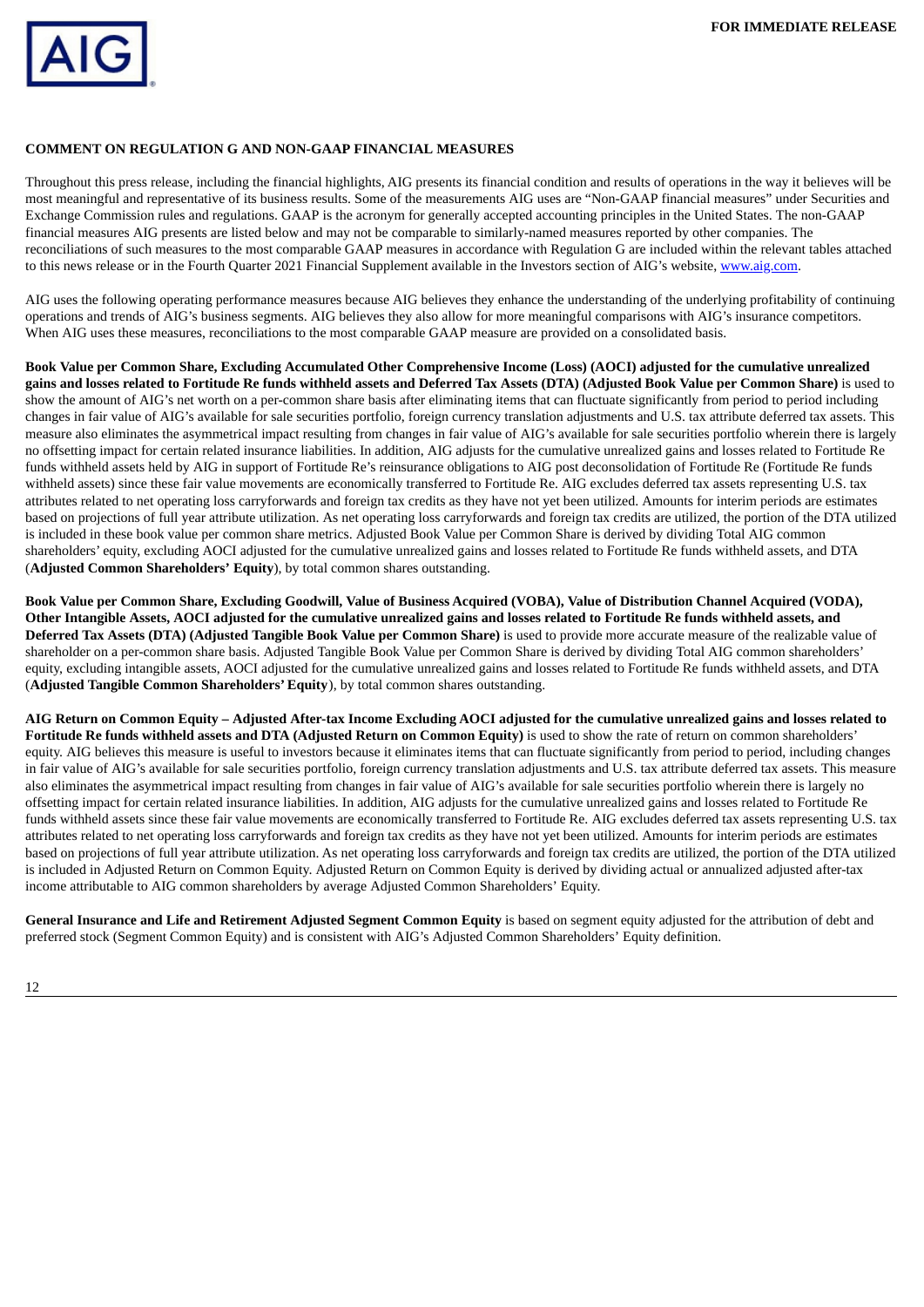

General Insurance and Life and Retirement Return on Adjusted Segment Common Equity - Adjusted After-tax Income (Return on Adjusted **Segment Common Equity)** is used to show the rate of return on Adjusted Segment Common Equity. Return on Adjusted Segment Common Equity is derived by dividing actual or annualized Adjusted After-tax Income by Average Adjusted Segment Common Equity.

**Adjusted After-tax Income Attributable to General Insurance and Life and Retirement** is derived by subtracting attributed interest expense, income tax expense and attributed dividends on preferred stock from APTI. Attributed debt and the related interest expense and dividends on preferred stock are calculated based on AIG's internal allocation model. Tax expense or benefit is calculated based on an internal attribution methodology that considers among other things the taxing jurisdiction in which the segments conduct business, as well as the deductibility of expenses in those jurisdictions.

**Adjusted Revenues** exclude Net realized gains (losses), income from non-operating litigation settlements (included in Other income for GAAP purposes) and changes in fair value of securities used to hedge guaranteed living benefits (included in Net investment income for GAAP purposes). Adjusted revenues is a GAAP measure for AIG's segments.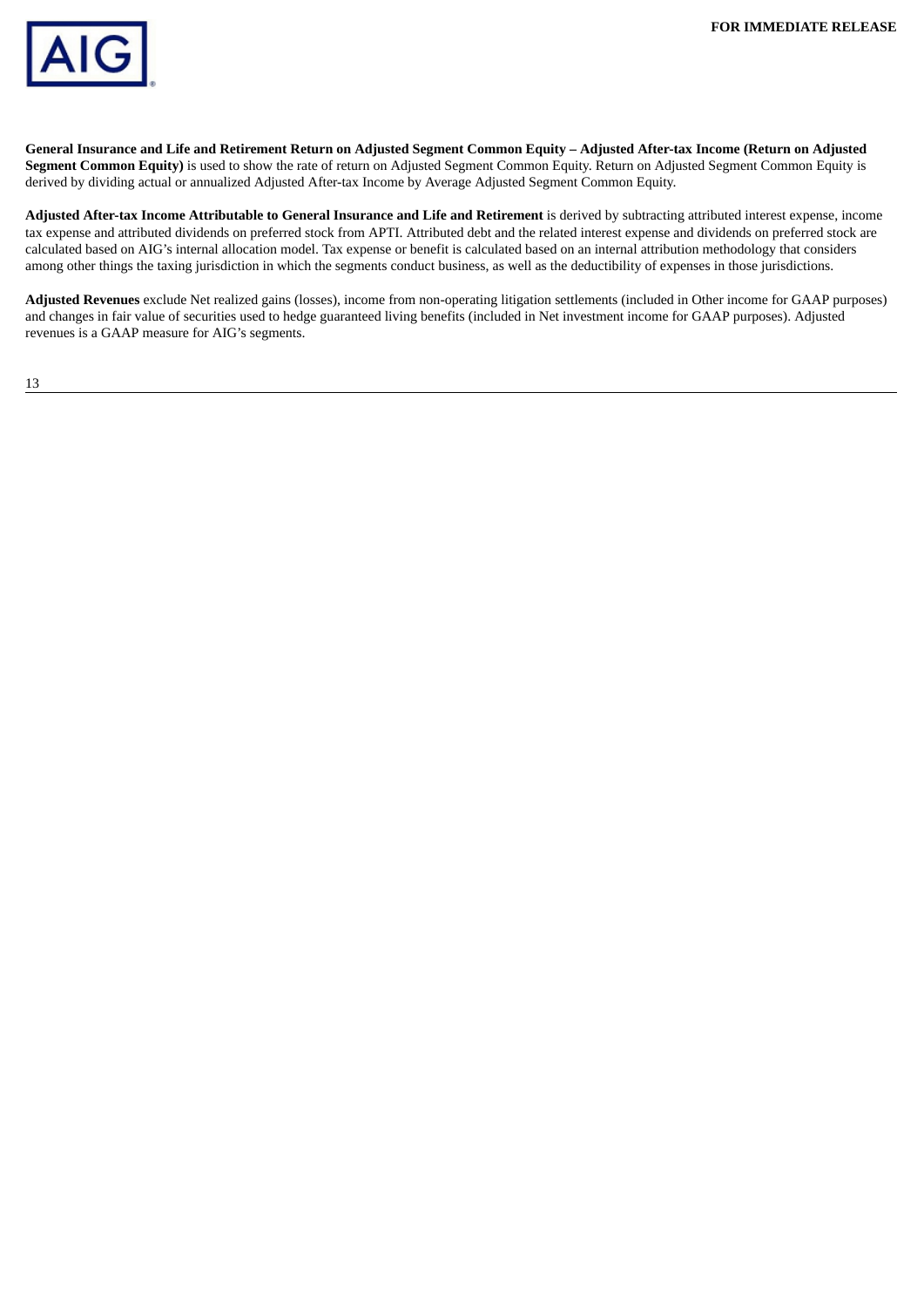

**Adjusted Pre-tax Income (APTI)** is derived by excluding the items set forth below from income from continuing operations before income tax. This definition is consistent across AIG's segments. These items generally fall into one or more of the following broad categories: legacy matters having no relevance to AIG's current businesses or operating performance; adjustments to enhance transparency to the underlying economics of transactions; and measures that AIG believes to be common to the industry. APTI is a GAAP measure for AIG's segments. Excluded items include the following:

- changes in fair value of securities used to hedge guaranteed living benefits;
- changes in benefit reserves and deferred policy acquisition costs (DAC), value of business acquired (VOBA), and deferred sales inducements (DSI) related to net realized gains and losses;
- changes in the fair value of equity securities;
- net investment income on Fortitude Re funds withheld assets;
- following deconsolidation of Fortitude Re, net realized gains and losses on Fortitude Re funds withheld assets;
- loss (gain) on extinguishment of debt;
- all net realized gains and losses except earned income (periodic settlements and changes in settlement accruals) on derivative instruments used for non-qualifying (economic) hedging or for asset replication. Earned income on such economic hedges is reclassified from net realized gains and losses to specific APTI line items based on the economic risk being hedged (e.g. net investment income and interest credited to policyholder account balances);
- income or loss from discontinued operations;
- net loss reserve discount benefit (charge);
- pension expense related to lump sum payments to former employees;
- net gain or loss on divestitures;
- non-operating litigation reserves and settlements;
- restructuring and other costs related to initiatives designed to reduce operating expenses, improve efficiency and simplify AIG's organization;
- the portion of favorable or unfavorable prior year reserve development for which AIG has ceded the risk under retroactive reinsurance agreements and related changes in amortization of the deferred gain;
- integration and transaction costs associated with acquiring or divesting businesses;
- losses from the impairment of goodwill; and
- non-recurring costs associated with the implementation of nonordinary course legal or regulatory changes or changes to accounting principles.

**Adjusted After-tax Income attributable to AIG common shareholders (AATI)** is derived by excluding the tax effected APTI adjustments described above, dividends on preferred stock, noncontrolling interest on net realized gains (losses) and other non-operating expenses and the following tax items from net income attributable to AIG:

- deferred income tax valuation allowance releases and charges;
- changes in uncertain tax positions and other tax items related to legacy matters having no relevance to AIG's current businesses or operating performance; and
- net tax charge related to the enactment of the Tax Cuts and Jobs Act (Tax Act).

See page 16 for the reconciliation of Net income attributable to AIG to Adjusted After-tax Income Attributable to AIG.

**Ratios:** AIG, along with most property and casualty insurance companies, uses the loss ratio, the expense ratio and the combined ratio as measures of underwriting performance. These ratios are relative measurements that describe, for every \$100 of net premiums earned, the amount of losses and loss adjustment expenses (which for General Insurance excludes net loss reserve discount), and the amount of other underwriting expenses that would be incurred. A combined ratio of less than 100 indicates underwriting income and a combined ratio of over 100 indicates an underwriting loss. AIG's ratios are calculated using the relevant segment information calculated under GAAP, and thus may not be comparable to similar ratios calculated for regulatory reporting purposes. The underwriting environment varies across countries and products, as does the degree of litigation activity, all of which affect such ratios. In addition, investment returns, local taxes, cost of capital, regulation, product type and competition can have an effect on pricing and consequently on profitability as reflected in underwriting income and associated ratios.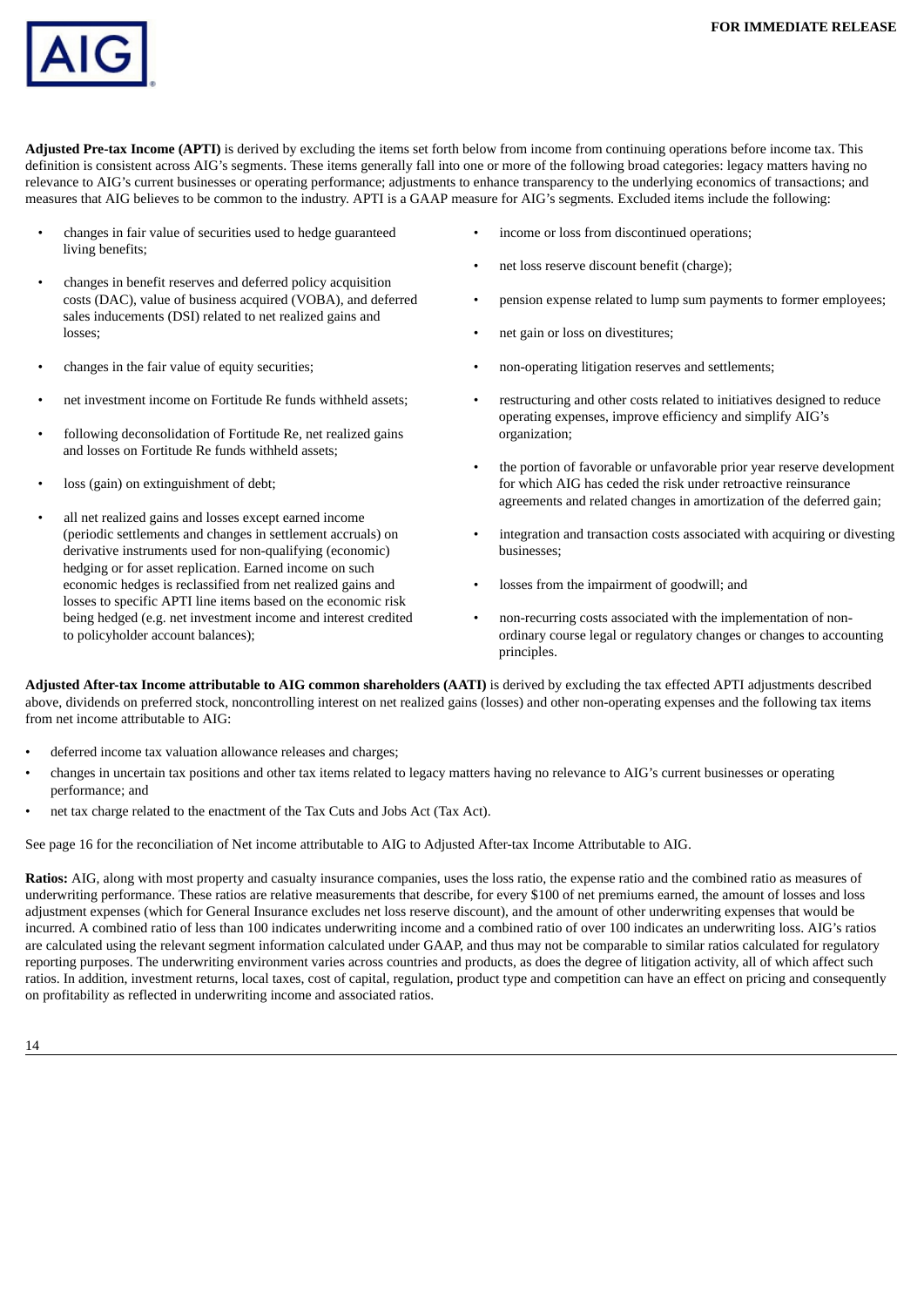

Accident year loss and Accident year combined ratios, as adjusted (Accident year loss ratio, ex-CAT and Accident year combined ratio, ex-CAT): both the accident year loss and accident year combined ratios, as adjusted, exclude catastrophe losses (CATs) and related reinstatement premiums, prior year development, net of premium adjustments, and the impact of reserve discounting. Natural catastrophe losses are generally weather or seismic events, in each case, having a net impact on AIG in excess of \$10 million and man-made catastrophe losses, such as terrorism and civil disorders that exceed the \$10 million threshold. AIG believes that as adjusted ratios are meaningful measures of AIG's underwriting results on an ongoing basis as they exclude catastrophes and the impact of reserve discounting which are outside of management's control. AIG also excludes prior year development to provide transparency related to current accident year results.

Underwriting ratios are computed as follows:

- a) Loss ratio = Loss and loss adjustment expenses incurred  $\div$  Net premiums earned (NPE)
- b) Acquisition ratio = Total acquisition expenses  $\div$  NPE
- c) General operating expense ratio = General operating expenses  $\div$  NPE
- d) Expense ratio = Acquisition ratio + General operating expense ratio
- e) Combined ratio = Loss ratio + Expense ratio
- f) CATs and reinstatement premiums = [Loss and loss adjustment expenses incurred (CATs)]  $\div$  [NPE +/(-) Reinstatement premiums related to catastrophes] – Loss ratio
- g) Accident year loss ratio, as adjusted (AYLR ex-CAT) = [Loss and loss adjustment expenses incurred CATs PYD] ÷ [NPE +/(-) Reinstatement premiums related to catastrophes +/(-) Prior year premiums + Adjustment for ceded premium under reinsurance contracts related to prior accident years]
- h) Accident year combined ratio, as adjusted (AYCR ex-CAT) = AYLR ex-CAT + Expense ratio
- i) Prior year development net of reinsurance and prior year premiums = [Loss and loss adjustment expenses incurred CATs PYD] ÷ [NPE +/(-) Reinstatement premiums related to catastrophes +/(-) Prior year premiums] – Loss ratio – CATs and reinstatement premiums ratio.

**Premiums and deposits:** includes direct and assumed amounts received and earned on traditional life insurance policies, group benefit policies and lifecontingent payout annuities, as well as deposits received on universal life, investment-type annuity contracts, Federal Home Loan Bank (FHLB) funding agreements and mutual funds. We believe the measure of premiums and deposits is useful in understanding customer demand for our products, evolving product trends and our sales performance period over period.

Results from discontinued operations are excluded from all of these measures.

# # #

American International Group, Inc. (AIG) is a leading global insurance organization. AIG member companies provide a wide range of property casualty insurance, life insurance, ertirement<br>solutions and other financial servic protect their assets, manage risks and provide for retirement security. AIG common stock is listed on the New York Stock Exchange.

Additional information about AIG can be found at www.aig.com | YouTube: www.youtube.com/aig | Twitter: @AIGinsurance www.twitter.com/AIGinsurance | LinkedIn: company/aig. These references with additional information about AIG have been provided as a convenience, and the information contained on such websites is not **WWW.IIIINEQUII.COMPLOMPROVIALS.** THESE TELECTRICITY incorporated by reference into this press release.

AIG is the marketing name for the worldwide property-casualty, life and retirement, and general insurance operations of American International Group, Inc. For additional information, please visit our website at www.aig.com. All products and services are written or provided by subsidiaries or affiliates of American International Group, Inc. Products or services may not be available in all countries and jurisdictions, and coverage is subject to underwriting requirements and actual policy language. Non-insurance products and services may be provided by independent third<br>parties. Certain property-casualty protected by such funds.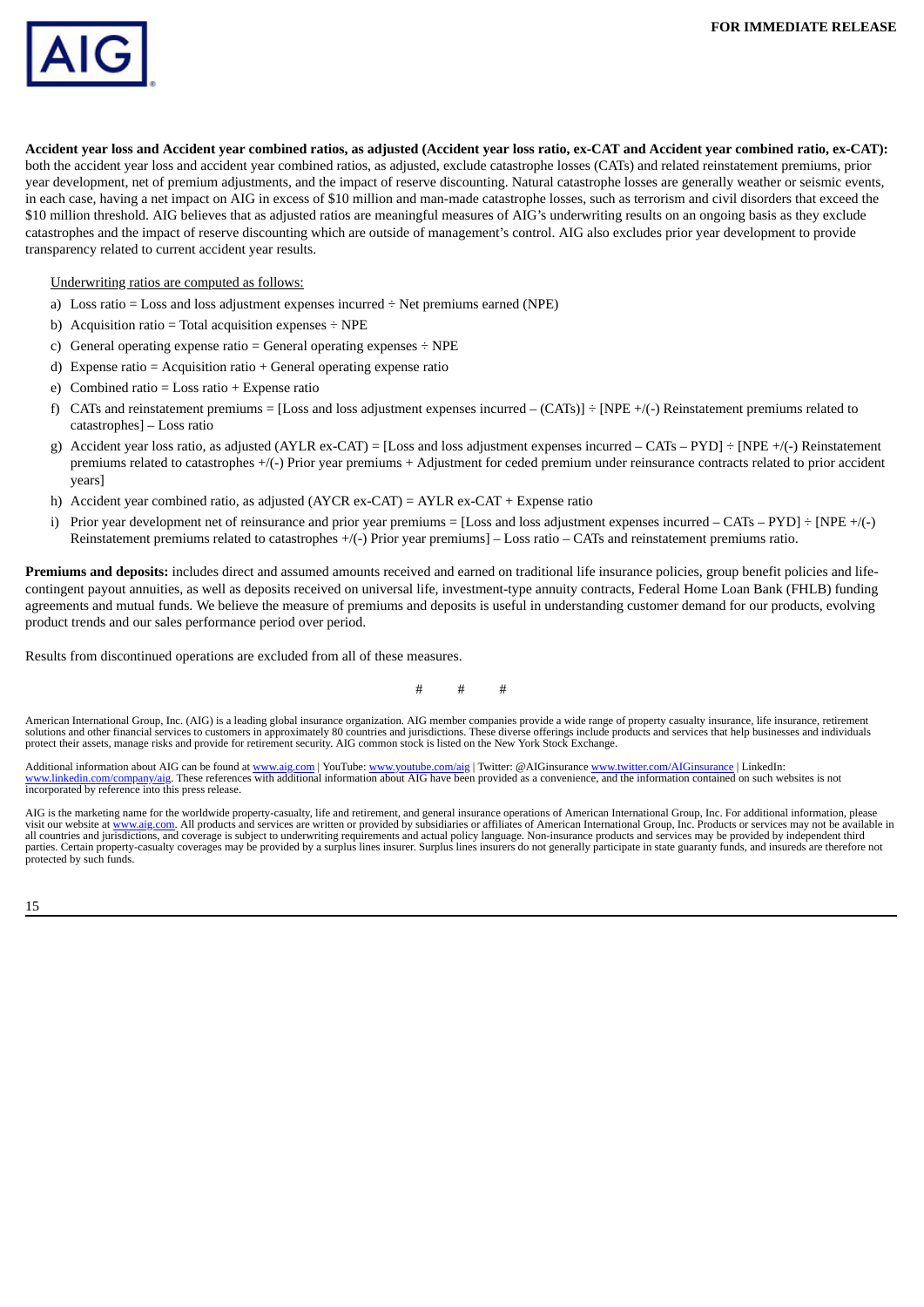## **Reconciliations of Adjusted Pre-tax and After-tax Income**

|                                                                |             |               |                |                   |                   | <b>Three Months Ended December 31,</b> |              |                |                          |    |                  |  |
|----------------------------------------------------------------|-------------|---------------|----------------|-------------------|-------------------|----------------------------------------|--------------|----------------|--------------------------|----|------------------|--|
|                                                                |             |               |                | 2020              |                   | 2021                                   |              |                |                          |    |                  |  |
|                                                                |             | <b>Tax</b>    |                | Noncontrolling    |                   |                                        | <b>Tax</b>   |                | <b>Noncontrolling</b>    |    |                  |  |
|                                                                | Pre-tax     | <b>Effect</b> |                | Interests $(d)$   | After-tax         | <b>Pre-tax</b>                         |              | <b>Effect</b>  | Interests <sup>(d)</sup> |    | <b>After-tax</b> |  |
| Pre-tax income (loss)/net income (loss), including             |             |               |                |                   |                   |                                        |              |                |                          |    |                  |  |
| noncontrolling interests                                       | (558)<br>\$ | \$            | (542)          | -\$               | \$<br>(16)        | \$5,048                                | $\mathbf{s}$ | 942            | $\mathbf{\$}$            | \$ | 4,106            |  |
| Noncontrolling interests                                       |             |               |                | (37)              | (37)              |                                        |              |                | (360)                    |    | (360)            |  |
| Pre-tax income (loss)/net income (loss) attributable to AIG    | (558)       |               | (542)          | $\overline{(37)}$ | $\overline{(53)}$ | 5,048                                  |              | 942            | (360)                    |    | 3,746            |  |
| Dividends on preferred stock                                   |             |               |                |                   | 7                 |                                        |              |                |                          |    | 7                |  |
| Net income (loss) attributable to AIG common shareholders      |             |               |                |                   | (60)              |                                        |              |                |                          |    | 3.739            |  |
| Adjustments:                                                   |             |               |                |                   |                   |                                        |              |                |                          |    |                  |  |
| Changes in uncertain tax positions and other tax               |             |               |                |                   |                   |                                        |              |                |                          |    |                  |  |
| adjustments <sup>(a)</sup>                                     |             |               | 336            |                   | (336)             |                                        |              | 97             |                          |    | (97)             |  |
| Deferred income tax valuation allowance (releases)             |             |               |                |                   |                   |                                        |              |                |                          |    |                  |  |
| charges <sup>(b)</sup>                                         |             |               | 157            |                   | (157)             |                                        |              | (12)           |                          |    | 12               |  |
| Changes in fair value of securities used to hedge guaranteed   |             |               |                |                   |                   |                                        |              |                |                          |    |                  |  |
| living benefits                                                | (17)        |               | (4)            |                   | (13)              |                                        |              | (1)            |                          |    | $\mathbf{1}$     |  |
| Changes in benefit reserves and DAC, VOBA and DSI              |             |               |                |                   |                   |                                        |              |                |                          |    |                  |  |
| related to net realized gains (losses)                         | (217)       |               | (46)           |                   | (171)             | (22)                                   |              | (4)            |                          |    | (18)             |  |
| Changes in the fair value of equity securities                 | (216)       |               | (45)           |                   | (171)             | 201                                    |              | 44             |                          |    | 157              |  |
| (Gain) loss on extinguishment of debt                          | (3)         |               | (1)            | L,                | (2)               | 240                                    |              | 51             |                          |    | 189              |  |
| Net investment income on Fortitude Re funds withheld assets    | (479)       |               | (101)          |                   | (378)             | (483)                                  |              | (102)          |                          |    | (381)            |  |
| Net realized gains on Fortitude Re funds withheld assets       | (335)       |               | (71)           | $\blacksquare$    | (264)             | (467)                                  |              | (98)           |                          |    | (369)            |  |
| Net realized losses on Fortitude Re funds withheld embedded    |             |               |                |                   |                   |                                        |              |                |                          |    |                  |  |
| derivative                                                     | 1,152       |               | 242            |                   | 910               | 720                                    |              | 150            |                          |    | 570              |  |
| Net realized (gains) losses <sup>(c)</sup>                     | 1,472       |               | 331            |                   | 1,141             | (403)                                  |              | (81)           |                          |    | (322)            |  |
| Loss from discontinued operations                              |             |               |                |                   | $\omega$          | u,                                     |              | ÷              |                          |    |                  |  |
| Net gain on divestitures                                       | (127)       |               | (106)          |                   | (21)              | (2, 936)                               |              | (627)          |                          |    | (2,309)          |  |
| Non-operating litigation reserves and settlements              | (16)        |               | (3)            |                   | (13)              |                                        |              | $\mathbf{1}$   |                          |    | (1)              |  |
| Unfavorable (favorable) prior year development and related     |             |               |                |                   |                   |                                        |              |                |                          |    |                  |  |
| amortization changes ceded under retroactive reinsurance       |             |               |                |                   |                   |                                        |              |                |                          |    |                  |  |
| agreements                                                     | (150)       |               | (31)           |                   | (119)             | 13                                     |              | $\overline{2}$ |                          |    | 11               |  |
| Net loss reserve discount (benefit) charge                     | 475         |               | 100            |                   | 375               | (255)                                  |              | (53)           |                          |    | (202)            |  |
| Pension expense related to lump sum payments to former         |             |               |                |                   |                   |                                        |              |                |                          |    |                  |  |
| employees                                                      |             |               |                |                   |                   | 7                                      |              | 1              |                          |    | 6                |  |
| Integration and transaction costs associated with acquiring or |             |               |                |                   |                   |                                        |              |                |                          |    |                  |  |
| divesting businesses                                           | 5           |               | $\mathbf{1}$   |                   | $\overline{4}$    | 28                                     |              | 6              |                          |    | 22               |  |
| Restructuring and other costs                                  | 111         |               | 23             |                   | 88                | 129                                    |              | 27             |                          |    | 102              |  |
| Non-recurring costs related to regulatory or accounting        |             |               |                |                   |                   |                                        |              |                |                          |    |                  |  |
| changes                                                        | 19          |               | $\overline{4}$ |                   | 15                | 10                                     |              | 3              |                          |    | $\overline{7}$   |  |
| Noncontrolling interests <sup>(d)</sup>                        |             |               |                | (1)               | (1)               |                                        |              |                | 222                      |    | 222              |  |
| Adjusted pre-tax income/Adjusted after-tax income              |             |               |                |                   |                   |                                        |              |                |                          |    |                  |  |
| attributable to AIG common shareholders                        | \$1,116     | \$            | 244            | \$<br>(38)        | \$<br>827         | \$1,830                                | \$.          | 346            | \$<br>(138)              | S. | 1,339            |  |
|                                                                |             |               |                |                   |                   |                                        |              |                |                          |    |                  |  |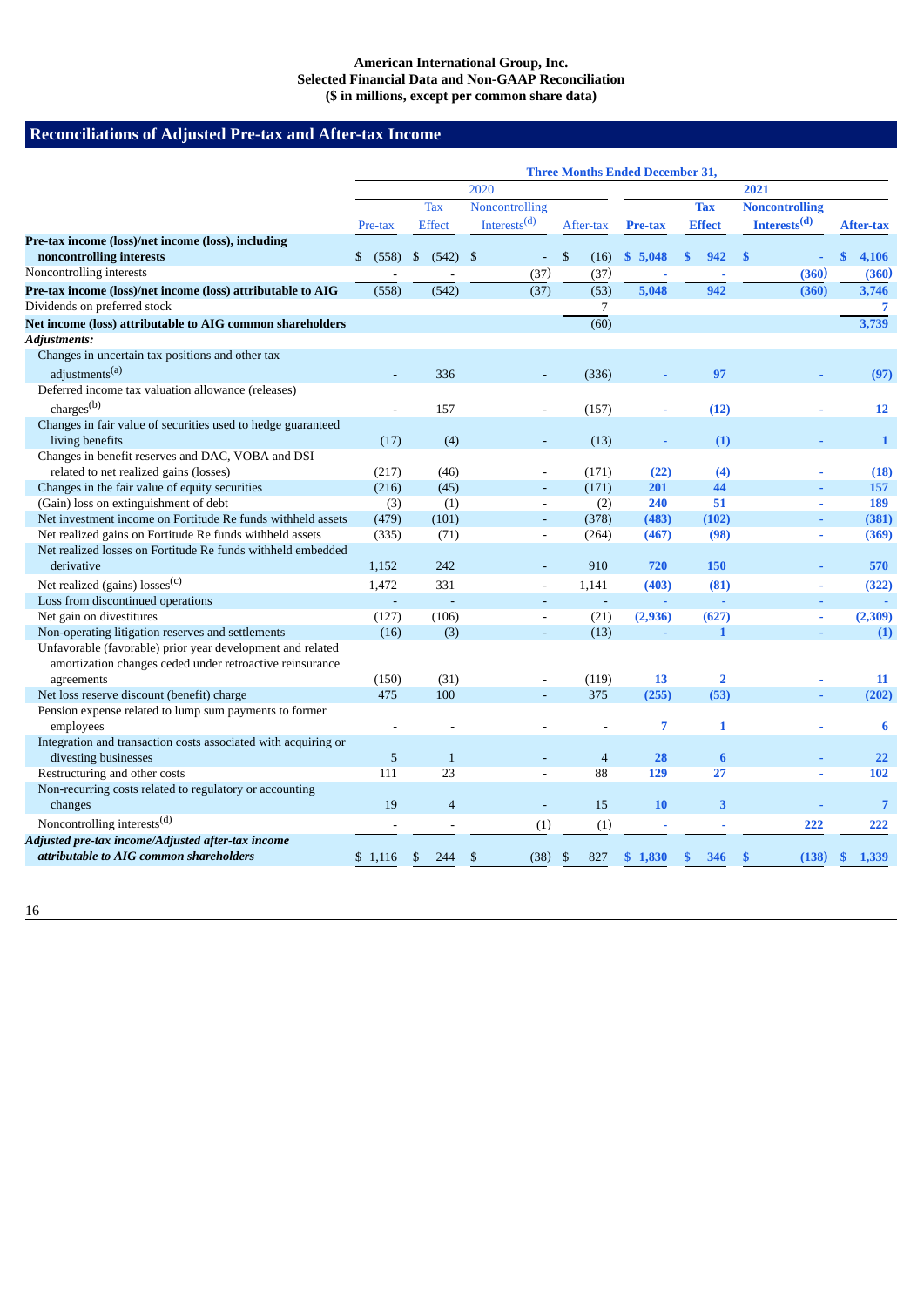## **Reconciliations of Adjusted Pre-tax and After-tax Income (continued)**

|                                                                |           |               |                          | <b>Twelve Months Ended December 31,</b> |          |               |                          |                       |
|----------------------------------------------------------------|-----------|---------------|--------------------------|-----------------------------------------|----------|---------------|--------------------------|-----------------------|
|                                                                |           |               | 2020                     |                                         |          |               | 2021                     |                       |
|                                                                |           | <b>Tax</b>    | Noncontrolling           |                                         |          | <b>Tax</b>    | <b>Noncontrolling</b>    |                       |
|                                                                | Pre-tax   | <b>Effect</b> | Interests <sup>(d)</sup> | After-tax                               | Pre-tax  | <b>Effect</b> | Interests <sup>(d)</sup> | <b>After-tax</b>      |
| Pre-tax income (loss)/net income (loss), including             |           |               |                          |                                         |          |               |                          |                       |
| noncontrolling interests                                       | \$(7,293) | \$(1,460)     | $\mathbf{s}$             | \$ (5,829)                              | \$12,099 | \$2,176       | $\mathbf{\$}$            | $\mathbf{s}$<br>9,923 |
| Noncontrolling interests                                       |           |               | (115)                    | (115)                                   |          |               | (535)                    | (535)                 |
| Pre-tax income (loss)/net income (loss) attributable to AIG    | (7,293)   | (1,460)       | (115)                    | (5,944)                                 | 12,099   | 2,176         | (535)                    | 9,388                 |
| Dividends on preferred stock                                   |           |               |                          | 29                                      |          |               |                          | 29                    |
| Net income (loss) attributable to AIG common shareholders      |           |               |                          | (5, 973)                                |          |               |                          | 9,359                 |
| Adjustments:                                                   |           |               |                          |                                         |          |               |                          |                       |
| Changes in uncertain tax positions and other tax               |           |               |                          |                                         |          |               |                          |                       |
| adjustments <sup>(a)</sup>                                     |           | 132           |                          | (132)                                   |          | 998           |                          | (998)                 |
| Deferred income tax valuation allowance (releases)             |           |               |                          |                                         |          |               |                          |                       |
| charges <sup>(b)</sup>                                         |           | 65            |                          | (65)                                    |          |               |                          | 718                   |
| Changes in fair value of securities used to hedge guaranteed   |           |               |                          |                                         |          | (718)         |                          |                       |
| living benefits                                                | (41)      | (9)           |                          | (32)                                    | (61)     | (13)          |                          | (48)                  |
| Changes in benefit reserves and DAC, VOBA and DSI              |           |               |                          |                                         |          |               |                          |                       |
| related to net realized gains (losses)                         | (12)      | (3)           |                          | (9)                                     | 52       | 11            |                          | 41                    |
| Changes in the fair value of equity securities                 | (200)     | (42)          |                          | (158)                                   | 237      | 49            |                          | 188                   |
| Loss on extinguishment of debt                                 | 12        | 2             |                          | 10                                      | 389      | 82            |                          | 307                   |
| Net investment income on Fortitude Re funds withheld           |           |               |                          |                                         |          |               |                          |                       |
| assets                                                         | (1,053)   | (221)         |                          | (832)                                   | (1,971)  | (414)         |                          | (1,557)               |
| Net realized gains on Fortitude Re funds withheld assets       | (463)     | (98)          |                          | (365)                                   | (1,003)  | (211)         |                          | (792)                 |
| Net realized (gains) losses on Fortitude Re funds withheld     |           |               |                          |                                         |          |               |                          |                       |
| embedded derivative                                            | 2,645     | 555           |                          | 2,090                                   | 603      | 126           |                          | 477                   |
| Net realized (gains) losses <sup>(c)</sup>                     | 97        | 22            |                          | 75                                      | (1,623)  | (341)         |                          | (1, 282)              |
| Income from discontinued operations                            |           | $\omega$      |                          | (4)                                     | u,       | ÷.            |                          |                       |
| Net (gain) loss on divestitures                                | 8,525     | 1,610         |                          | 6,915                                   | (3,044)  | (650)         | ä,                       | (2, 394)              |
| Non-operating litigation reserves and settlements              | (21)      | (4)           |                          | (17)                                    | 3        | $\mathbf{1}$  |                          | $\overline{2}$        |
| Favorable prior year development and related amortization      |           |               |                          |                                         |          |               |                          |                       |
| changes ceded under retroactive reinsurance agreements         | (221)     | (46)          |                          | (175)                                   | (186)    | (39)          |                          | (147)                 |
| Net loss reserve discount (benefit) charge                     | 516       | 109           |                          | 407                                     | (193)    | (40)          |                          | (153)                 |
| Pension expense related to lump sum payments to former         |           |               |                          |                                         |          |               |                          |                       |
| employees                                                      |           |               |                          |                                         | 34       | 7             |                          | 27                    |
| Integration and transaction costs associated with acquiring or |           |               |                          |                                         |          |               |                          |                       |
| divesting businesses                                           | 12        | 3             |                          | 9                                       | 83       | <b>18</b>     |                          | 65                    |
| Restructuring and other costs                                  | 435       | 91            |                          | 344                                     | 433      | 91            |                          | 342                   |
| Non-recurring costs related to regulatory or accounting        |           |               |                          |                                         |          |               |                          |                       |
| changes                                                        | 65        | 14            |                          | 51                                      | 68       | 15            |                          | 53                    |
| Noncontrolling interests <sup>(d)</sup>                        |           |               | 62                       | 62                                      |          |               | 222                      | 222                   |
| Adjusted pre-tax income/Adjusted after-tax income              |           |               |                          |                                         |          |               |                          |                       |
| attributable to AIG common shareholders                        | \$3.003   | \$<br>720     | $\mathbb{S}$<br>(53)     | $\sqrt{2}$<br>2,201                     | \$5,920  | \$<br>1.148   | $\mathbf{s}$<br>(313)    | 4.430<br>\$           |

(a) The three months ended December 31, 2020 as well as twelve months ended December 31, 2021 and 2020 include the completion of audit activity by the Internal Revenue Service. Twelve months ended December 31, 2020 includes the write-down of net operating loss deferred tax assets in certain foreign jurisdictions, which is offset by valuation allowance release.

(b) The three months ended December 31, 2020 as well as twelve months ended December 31, 2021 and 2020 include valuation allowance established against a portion of certain tax attribute carryforwards of AIG's U.S. federal consolidated income tax group, as well as valuation allowance changes in certain foreign jurisdictions.

(c) Includes all net realized gains and losses except earned income (periodic settlements and changes in settlement accruals) on derivative instruments used for nonqualifying (economic) hedging or for asset replication and net realized gains and losses on Fortitude Re funds withheld assets.

(d) For the year ended December 31, 2021, noncontrolling interests include realized non-operating gains on consolidated investment entities. Prior to June 2, 2020, noncontrolling interests was primarily due to the 19.9 percent investment in Fortitude Group Holdings, LLC (Fortitude Holdings) by an affiliate of The Carlyle Group L.P. (Carlyle), which occurred in the fourth quarter of 2018. Carlyle was allocated 19.9 percent of Fortitude Holdings' standalone financial results through the June 2, 2020 closing date of the sale of a majority of the interests in Fortitude Holdings. Fortitude Holdings' results were mostly eliminated in AIG's consolidated income from continuing operations given that its results arose from intercompany transactions. Noncontrolling interests was calculated based on the standalone financial results of Fortitude Holdings. The most significant component of Fortitude Holdings' standalone results was the change in fair value of the embedded derivatives which changes with movements in interest rates and credit spreads, and which was recorded in net realized gains and losses of Fortitude Holdings. In accordance with AIG's adjusted after-tax income definition, realized gains and losses are excluded from noncontrolling interests. Subsequent to the Majority Interest Fortitude Sale, AIG owns 3.5 percent of Fortitude Holdings and no longer consolidates Fortitude Holdings in its financial statements as of such date. The minority interest in Fortitude Holdings is carried at cost within AIG's Other invested assets, which was \$100 million as of December 31, 2021.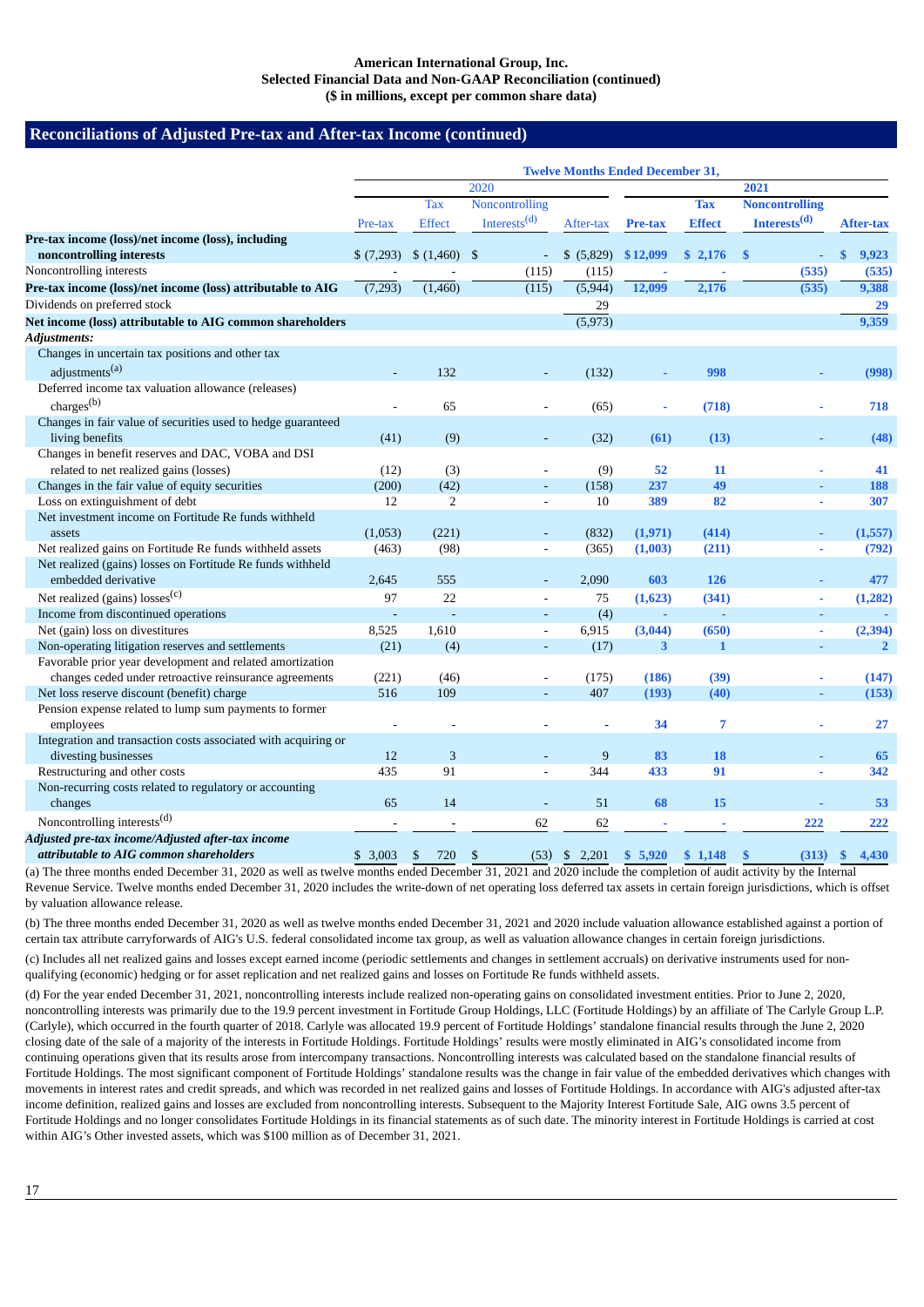## **Summary of Key Financial Metrics**

|              |      |       |                 |                                        | <b>Twelve Months Ended December 31,</b> |          |       |                 |  |  |
|--------------|------|-------|-----------------|----------------------------------------|-----------------------------------------|----------|-------|-----------------|--|--|
|              |      |       | $%$ Inc. (Dec.) |                                        |                                         |          | 2021  | $%$ Inc. (Dec.) |  |  |
|              |      |       |                 |                                        |                                         |          |       |                 |  |  |
| \$<br>(0.07) |      | 4.48  |                 |                                        | (6.88)                                  | -8       | 10.95 | $NM\%$          |  |  |
|              |      |       | NΜ              |                                        |                                         |          |       | NM              |  |  |
| \$<br>(0.07) |      | 4.48  | <b>NM</b>       | \$.                                    | (6.88)                                  |          | 10.95 | NM              |  |  |
|              |      |       |                 |                                        |                                         |          |       |                 |  |  |
| \$<br>(0.07) | -S   | 4.38  | <b>NM</b>       | \$                                     | (6.88)                                  | -8       | 10.82 | <b>NM</b>       |  |  |
|              |      |       | NΜ              |                                        | $\overline{\phantom{0}}$                |          |       | NM              |  |  |
| (0.07)       |      | 4.38  | <b>NM</b>       | \$                                     | (6.88)                                  |          | 10.82 | <b>NM</b>       |  |  |
|              |      |       |                 |                                        |                                         |          |       |                 |  |  |
| \$<br>0.94   |      | 1.58  |                 |                                        | 2.52                                    | <b>S</b> | 5.12  | 103.2%          |  |  |
|              |      |       |                 |                                        |                                         |          |       |                 |  |  |
| 868.4        |      | 833.9 |                 |                                        | 869.3                                   |          | 854.3 |                 |  |  |
| 868.4        |      | 872.0 |                 |                                        | 869.3                                   |          | 864.9 |                 |  |  |
|              | 2020 |       | 2021            | <b>Three Months Ended December 31,</b> | $NM\%$ \$<br>68.1% \$                   | 2020     |       |                 |  |  |

(a) For the three-month period ended December 31, 2021, an option for Blackstone to exchange all or a portion of its ownership interest in SAFG for AIG common shares was anti-dilutive and therefore 25,215,423 shares were excluded from the calculation of adjusted after-tax income per diluted share attributable to AIG common shareholders. For the three- and twelve-month periods ended December 31, 2020, because we reported net losses attributable to AIG common shareholders, all common stock equivalents are anti-dilutive and are therefore excluded from the calculation of diluted shares and diluted per share amounts. However, because we reported adjusted after-tax income attributable to AIG common shareholders, the calculation of adjusted after-tax income per diluted share attributable to AIG common shareholders includes 8,309,281 and 5,401,957 dilutive shares for the three- and twelve-month periods ended December 31, 2020, respectively.

## **Reconciliation of Book Value per Common Share**

| As of period end:                                                                  | December 31, 2020 | September 30, 2021 |   | <b>December 31, 2021</b> |
|------------------------------------------------------------------------------------|-------------------|--------------------|---|--------------------------|
| <b>Total AIG shareholders' equity</b>                                              | 66,362            | 64,863             | S | 65,956                   |
| Less: Preferred equity                                                             | 485               | 485                |   | 485                      |
| Total AIG common shareholders' equity (a)                                          | 65,877            | 64,378             |   | 65,471                   |
| Less: Accumulated other comprehensive income (AOCI)                                | 13,511            | 8,606              |   | 6,687                    |
| Add: Cumulative unrealized gains and losses related to Fortitude Re Funds Withheld |                   |                    |   |                          |
| <b>Assets</b>                                                                      | 4,657             | 2,966              |   | 2,791                    |
| Less: Deferred tax assets (DTA)*                                                   | 7,907             | 7,083              |   | 5,221                    |
| Total adjusted AIG common shareholders' equity (b)                                 | 49,116            | 51,655             |   | 56,354                   |
| Less: Intangible assets:                                                           |                   |                    |   |                          |
| Goodwill                                                                           | 4,074             | 4,058              |   | 4,056                    |
| Value of business acquired                                                         | 126               | 117                |   | 111                      |
| Value of distribution channel acquired                                             | 497               | 467                |   | 458                      |
| Other intangibles                                                                  | 319               | 302                |   | 300                      |
| Total intangible assets                                                            | 5,016             | 4,944              |   | 4,925                    |
| Total adjusted tangible common shareholders' equity (c)                            | 44,100            | 46,711             |   | 51,429                   |
| Total common shares outstanding (d)                                                | 861.6             | 835.8              |   | 818.7                    |

|       | $%$ Inc.             | September 30, | $%$ Inc | December 31, |
|-------|----------------------|---------------|---------|--------------|
|       | (Dec.)               | 2021          | (Dec.)  | 2021         |
| 76.46 |                      | 77.03         |         | 79.97        |
| 57.01 | 20.7                 | 61.80         | 11.4    | 68.83        |
| 51.18 | 22.7                 | 55.89         | 12.4    | 62.82        |
|       | December 31.<br>2020 |               | $4.6\%$ | $3.8\%$ \$   |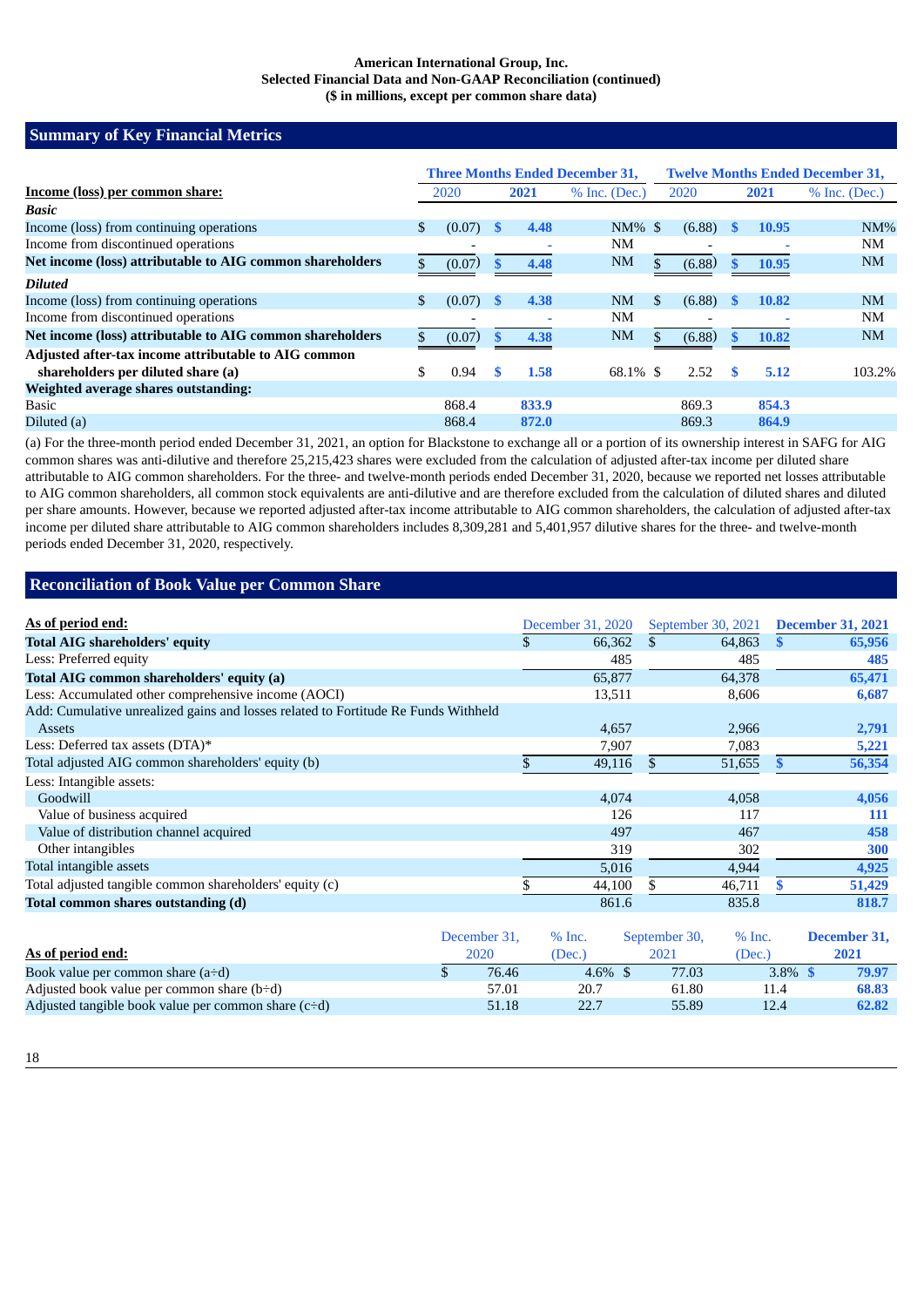## **Reconciliation of Return On Common Equity**

|                                                                                               | <b>Three Months Ended</b><br>December 31. |  |         | <b>Twelve Months Ended</b><br>December 31. |           |    |         |
|-----------------------------------------------------------------------------------------------|-------------------------------------------|--|---------|--------------------------------------------|-----------|----|---------|
|                                                                                               | 2021<br>2020                              |  |         |                                            | 2020      |    | 2021    |
| Actual or Annualized net income attributable to AIG common shareholders (a)                   | (240)                                     |  | 14,956  | S.                                         | (5, 973)  | S. | 9,359   |
| Actual or Annualized adjusted after-tax income attributable to AIG common<br>shareholders (b) | 3,308                                     |  | 5,356   | \$.                                        | 2,201     |    | 4,430   |
| Average AIG common shareholders' equity (c)                                                   | 64,750                                    |  | 64,925  | \$.                                        | 63,225    |    | 64,704  |
| Less: Average AOCI                                                                            | 12,245                                    |  | 7,647   |                                            | 7,529     |    | 9,096   |
| Add: Average cumulative unrealized gains and losses related to Fortitude Re Funds             |                                           |  |         |                                            |           |    |         |
| <b>Withheld Assets</b>                                                                        | 4,525                                     |  | 2.879   |                                            | 2,653     |    | 3,200   |
| Less: Average DTA*                                                                            | 8,015                                     |  | 6,152   |                                            | 8,437     |    | 7,025   |
| Average adjusted common shareholders' equity (d)                                              | 49,015                                    |  | 54,005  |                                            | 49.912    |    | 51,783  |
| ROCE $(a \div c)$                                                                             | (0.4)%                                    |  | 23.0%   |                                            | $(9.4)\%$ |    | 14.5%   |
| Adjusted return on common equity $(b \div d)$                                                 | 6.7%                                      |  | $9.9\%$ |                                            | $4.4\%$   |    | $8.6\%$ |

\* Represents deferred tax assets only related to U.S. net operating loss and foreign tax credit carryforwards on a U.S. GAAP basis and excludes other balance sheet deferred tax assets and liabilities.

## **Reconciliation of Net Investment Income**

|                                                                              | <b>Three Months Ended</b><br>December 31, |  |            |  | <b>Twelve Months Ended</b><br>December 31, |  |         |  |
|------------------------------------------------------------------------------|-------------------------------------------|--|------------|--|--------------------------------------------|--|---------|--|
|                                                                              | 2020                                      |  | 2021       |  | 2020                                       |  | 2021    |  |
| Net investment income per Consolidated Statements of Operations              | 3.957                                     |  | 3.565      |  | 13,631                                     |  | 14,612  |  |
| Changes in fair value of securities used to hedge guaranteed living benefits | (14)                                      |  | (14)       |  | (56)                                       |  | (60)    |  |
| Changes in the fair value of equity securities                               | (216)                                     |  | <b>201</b> |  | (200)                                      |  | 237     |  |
| Net investment income on Fortitude Re funds withheld assets                  | (479)                                     |  | (483)      |  | (1,053)                                    |  | (1,971) |  |
| Net realized gains (losses) related to economic hedges and other             | (22)                                      |  | 22         |  | (1)                                        |  | 122     |  |
| <b>Total Net investment income - APTI Basis</b>                              | 3.226                                     |  | 3.291      |  | 12.321                                     |  | 12,940  |  |

## **Net Premiums Written - Change in Constant Dollar**

|                                                                                  | <b>Three Months Ended December 31, 2021</b> |                                                                                |      |  |  |  |  |
|----------------------------------------------------------------------------------|---------------------------------------------|--------------------------------------------------------------------------------|------|--|--|--|--|
| <b>General Insurance</b>                                                         | <b>General Insurance</b>                    | <b>International</b> -<br><b>Personal Insurance</b><br><b>Commercial Lines</b> |      |  |  |  |  |
| Foreign exchange effect on worldwide premiums:<br>Change in net premiums written |                                             |                                                                                |      |  |  |  |  |
| Increase (decrease) in original currency                                         | 8%                                          | 16%                                                                            | (5)% |  |  |  |  |
| Foreign exchange effect                                                          | (1)                                         | [1]                                                                            | (4)  |  |  |  |  |
| Increase (decrease) as reported in U.S. dollars                                  | $7\%$                                       | 15%                                                                            | (9)% |  |  |  |  |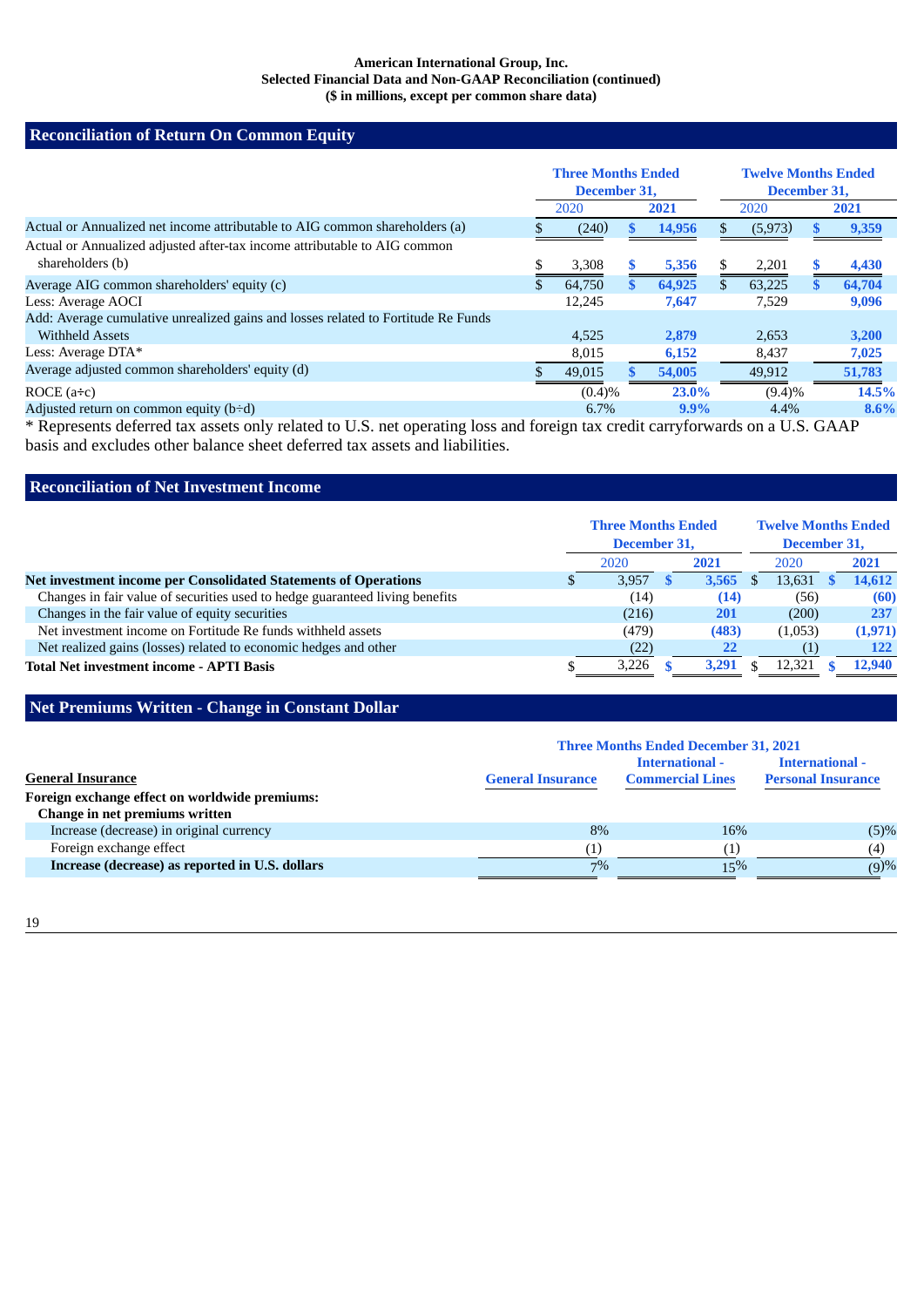## **Reconciliations of Accident Year Loss and Accident Year Combined Ratios, as Adjusted**

|                                                                    |        | <b>Three Months Ended</b><br>December 31, |  |  |  |  |  |
|--------------------------------------------------------------------|--------|-------------------------------------------|--|--|--|--|--|
|                                                                    | 2020   | 2021                                      |  |  |  |  |  |
| <b>Total General Insurance</b>                                     |        |                                           |  |  |  |  |  |
| Combined ratio                                                     | 102.8  | 92.4                                      |  |  |  |  |  |
| Catastrophe losses and reinstatement premiums                      | (9.0)  | (2.9)                                     |  |  |  |  |  |
| Prior year development, net of reinsurance and prior year premiums | (0.9)  | 0.3                                       |  |  |  |  |  |
| Accident year combined ratio, as adjusted                          | 92.9   | 89.8                                      |  |  |  |  |  |
| <b>North America</b>                                               |        |                                           |  |  |  |  |  |
| Combined ratio                                                     | 114.9  | 95.0                                      |  |  |  |  |  |
| Catastrophe losses and reinstatement premiums                      | (18.0) | (5.6)                                     |  |  |  |  |  |
| Prior year development, net of reinsurance and prior year premiums | (2.2)  | 0.3                                       |  |  |  |  |  |
| Accident year combined ratio, as adjusted                          | 94.7   | 89.7                                      |  |  |  |  |  |
| <b>North America - Commercial Lines</b>                            |        |                                           |  |  |  |  |  |
| Combined ratio                                                     | 112.4  | 94.8                                      |  |  |  |  |  |
| Catastrophe losses and reinstatement premiums                      | (17.4) | (5.8)                                     |  |  |  |  |  |
| Prior year development, net of reinsurance and prior year premiums | (1.4)  | (0.1)                                     |  |  |  |  |  |
| Accident year combined ratio, as adjusted                          | 93.6   | 88.9                                      |  |  |  |  |  |
| <b>North America - Personal Insurance</b>                          |        |                                           |  |  |  |  |  |
| Combined ratio                                                     | 133.2  | 96.0                                      |  |  |  |  |  |
| Catastrophe losses and reinstatement premiums                      | (22.6) | (4.0)                                     |  |  |  |  |  |
| Prior year development, net of reinsurance and prior year premiums | (8.0)  | 2.9                                       |  |  |  |  |  |
| Accident year combined ratio, as adjusted                          | 102.6  | 94.9                                      |  |  |  |  |  |
| <b>International</b>                                               |        |                                           |  |  |  |  |  |
| Combined ratio                                                     | 93.6   | 90.1                                      |  |  |  |  |  |
| Catastrophe losses and reinstatement premiums                      | (2.1)  | (0.6)                                     |  |  |  |  |  |
| Prior year development, net of reinsurance and prior year premiums | 0.2    | 0.4                                       |  |  |  |  |  |
| Accident year combined ratio, as adjusted                          | 91.7   | 89.9                                      |  |  |  |  |  |
| <b>International - Commercial Lines</b>                            |        |                                           |  |  |  |  |  |
| Combined ratio                                                     | 92.1   | 88.1                                      |  |  |  |  |  |
| Catastrophe losses and reinstatement premiums                      | (4.0)  | (1.1)                                     |  |  |  |  |  |
| Prior year development, net of reinsurance and prior year premiums | 1.1    | (0.3)                                     |  |  |  |  |  |
| Accident year combined ratio, as adjusted                          | 89.2   | 86.7                                      |  |  |  |  |  |
| <b>International - Personal Insurance</b>                          |        |                                           |  |  |  |  |  |
| Loss ratio                                                         | 52.7   | 50.6                                      |  |  |  |  |  |
| Catastrophe losses and reinstatement premiums                      |        |                                           |  |  |  |  |  |
| Prior year development, net of reinsurance and prior year premiums | (0.9)  | 1.1                                       |  |  |  |  |  |
| Accident year loss ratio, as adjusted                              | 51.8   | 51.7                                      |  |  |  |  |  |
| Combined ratio                                                     | 95.0   | 93.0                                      |  |  |  |  |  |
| Catastrophe losses and reinstatement premiums                      |        |                                           |  |  |  |  |  |
| Prior year development, net of reinsurance and prior year premiums | (0.9)  | 1.1                                       |  |  |  |  |  |
| Accident year combined ratio, as adjusted                          | 94.1   | 94.1                                      |  |  |  |  |  |
|                                                                    |        |                                           |  |  |  |  |  |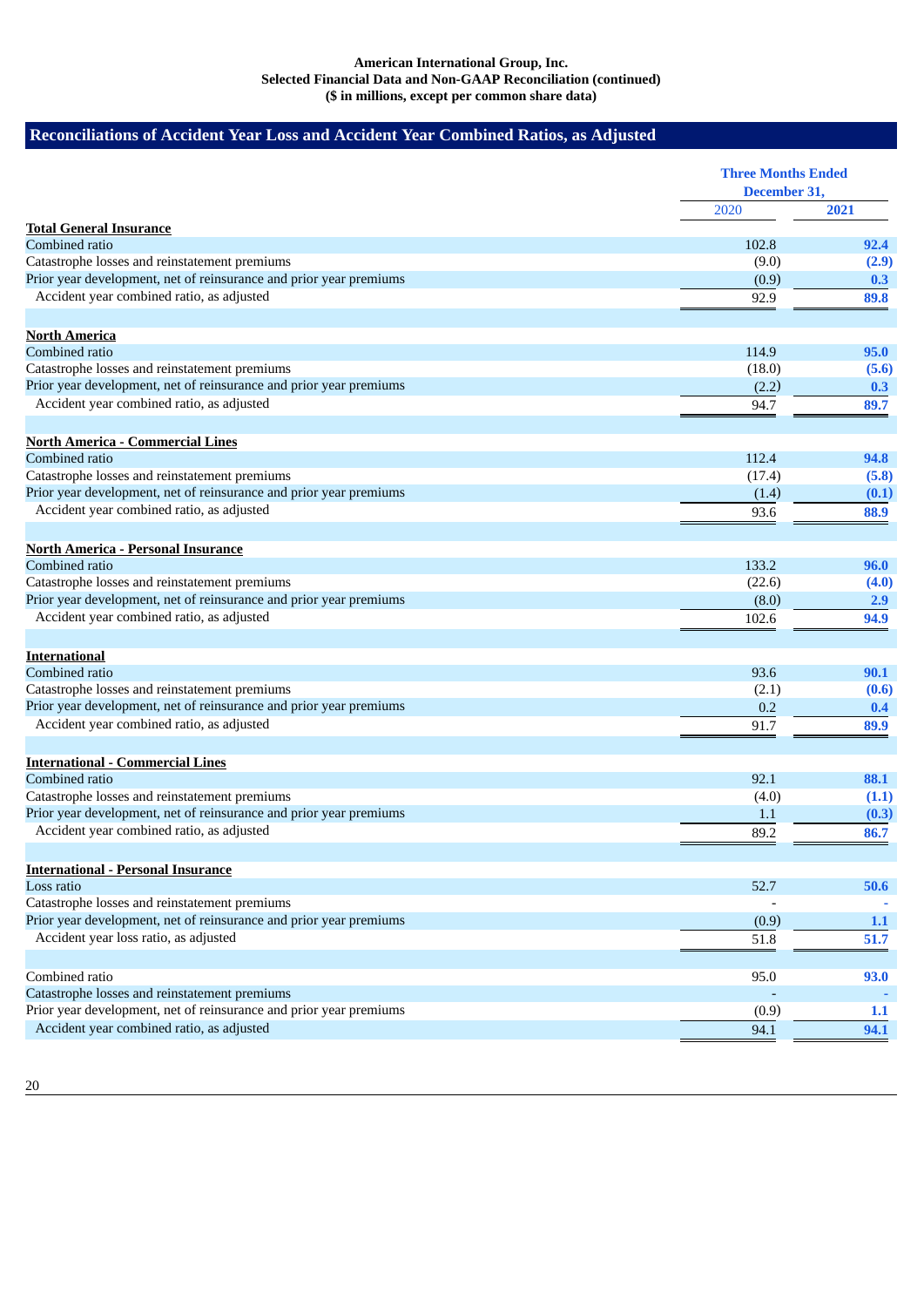## **Reconciliation of General Insurance Return on Adjusted Segment Common Equity**

|                                                                                           |              | <b>Three Months Ended</b><br>December 31, |          |              |  |  |
|-------------------------------------------------------------------------------------------|--------------|-------------------------------------------|----------|--------------|--|--|
|                                                                                           |              | 2020                                      |          | 2021         |  |  |
|                                                                                           |              |                                           |          |              |  |  |
| <b>Adjusted pre-tax income</b>                                                            | \$           | 809                                       | S        | 1,509        |  |  |
| Interest expense on attributed financial debt                                             |              | 145                                       |          | <b>150</b>   |  |  |
| Adjusted pre-tax income including attributed interest expense                             |              | 664                                       |          | 1,359        |  |  |
| Income tax expense                                                                        |              | 182                                       |          | 305          |  |  |
| <b>Adjusted after-tax income</b>                                                          |              | 482                                       |          | 1,054        |  |  |
| Dividends declared on preferred stock                                                     |              | 3                                         |          | 3            |  |  |
| Adjusted after-tax income attributable to common shareholders                             |              | 479                                       |          | 1,051        |  |  |
|                                                                                           |              |                                           |          |              |  |  |
| Ending adjusted segment common equity                                                     | \$           | 25,044                                    |          | 26,429       |  |  |
| Average adjusted segment common equity                                                    | \$           | 25,065                                    |          | 26,157       |  |  |
| Return on adjusted segment common equity                                                  |              | 7.6%                                      |          | <b>16.1%</b> |  |  |
| Total segment shareholder's equity                                                        | $\mathbb{S}$ | 26,214                                    | <b>S</b> | 26,283       |  |  |
| Less: Preferred equity                                                                    |              | 192                                       |          | 205          |  |  |
| Total segment common equity                                                               |              | 26,022                                    |          | 26,078       |  |  |
| Less: Accumulated other comprehensive income (AOCI)                                       |              | 1,319                                     |          | (189)        |  |  |
| Add: Cumulative unrealized gains and losses related to Fortitude Re funds withheld assets |              | 341                                       |          | 162          |  |  |
| Total adjusted segment common equity                                                      |              | 25,044                                    |          | 26,429       |  |  |

## **Reconciliation of Life and Retirement Return on Adjusted Segment Common Equity**

|                                                                                           | <b>Three Months Ended</b><br>December 31, |              |                |        |               | <b>Twelve Months Ended</b><br>December 31, |          |        |
|-------------------------------------------------------------------------------------------|-------------------------------------------|--------------|----------------|--------|---------------|--------------------------------------------|----------|--------|
|                                                                                           |                                           | 2021<br>2020 |                | 2020   |               |                                            | 2021     |        |
| <b>Adjusted pre-tax income</b>                                                            | \$                                        | 1,027        | \$             | 969    | \$            | 3,531                                      | <b>S</b> | 3,911  |
| Interest expense on attributed financial debt                                             | 70                                        |              | 72             |        |               | 285                                        |          |        |
| Adjusted pre-tax income including attributed interest expense                             | 957                                       |              |                | 897    |               | 3,246                                      |          | 3,620  |
| Income tax expense                                                                        | 185                                       |              | <b>181</b>     |        |               |                                            | 724      |        |
| <b>Adjusted after-tax income</b>                                                          | 772                                       |              | 716            |        | 2,606         |                                            | 2,896    |        |
| Dividends declared on preferred stock                                                     | 2                                         |              | 2              |        | 8             |                                            | -8       |        |
| Adjusted after-tax income attributable to common shareholders                             | 770<br>\$                                 |              | $\mathbf{s}$   | 714    | \$            | 2,598                                      |          | 2,888  |
|                                                                                           |                                           |              |                |        |               |                                            |          |        |
| Ending adjusted segment common equity                                                     | \$                                        | 19.172       | $\mathbf{s}$   | 20,525 | \$            | 19,172                                     | <b>S</b> | 20,525 |
| Average adjusted segment common equity                                                    | \$                                        | 19.297       | \$.            | 20,880 | \$            | 19,128                                     |          | 20,369 |
| Return on adjusted segment common equity                                                  |                                           |              | 16.0%<br>13.7% |        | 13.6%         |                                            |          | 14.2%  |
| Total segment shareholder's equity                                                        | \$                                        | 29,688       | \$             | 28,063 | <sup>\$</sup> | 29,688                                     |          | 28,063 |
| Less: Preferred equity                                                                    | 128                                       |              |                | 138    |               | 128                                        |          | 138    |
| Total segment common equity                                                               |                                           | 29,560       |                | 27,925 |               | 29,560                                     |          | 27,925 |
| Less: Accumulated other comprehensive income (AOCI)                                       |                                           | 14,613       |                | 10,029 |               | 14,613                                     |          | 10,029 |
| Add: Cumulative unrealized gains and losses related to Fortitude Re funds withheld assets |                                           | 4,225        |                | 2,629  |               | 4,225                                      |          | 2,629  |
| Total adjusted segment common equity                                                      | \$                                        | 19,172       |                | 20,525 |               | 19,172                                     |          | 20,525 |